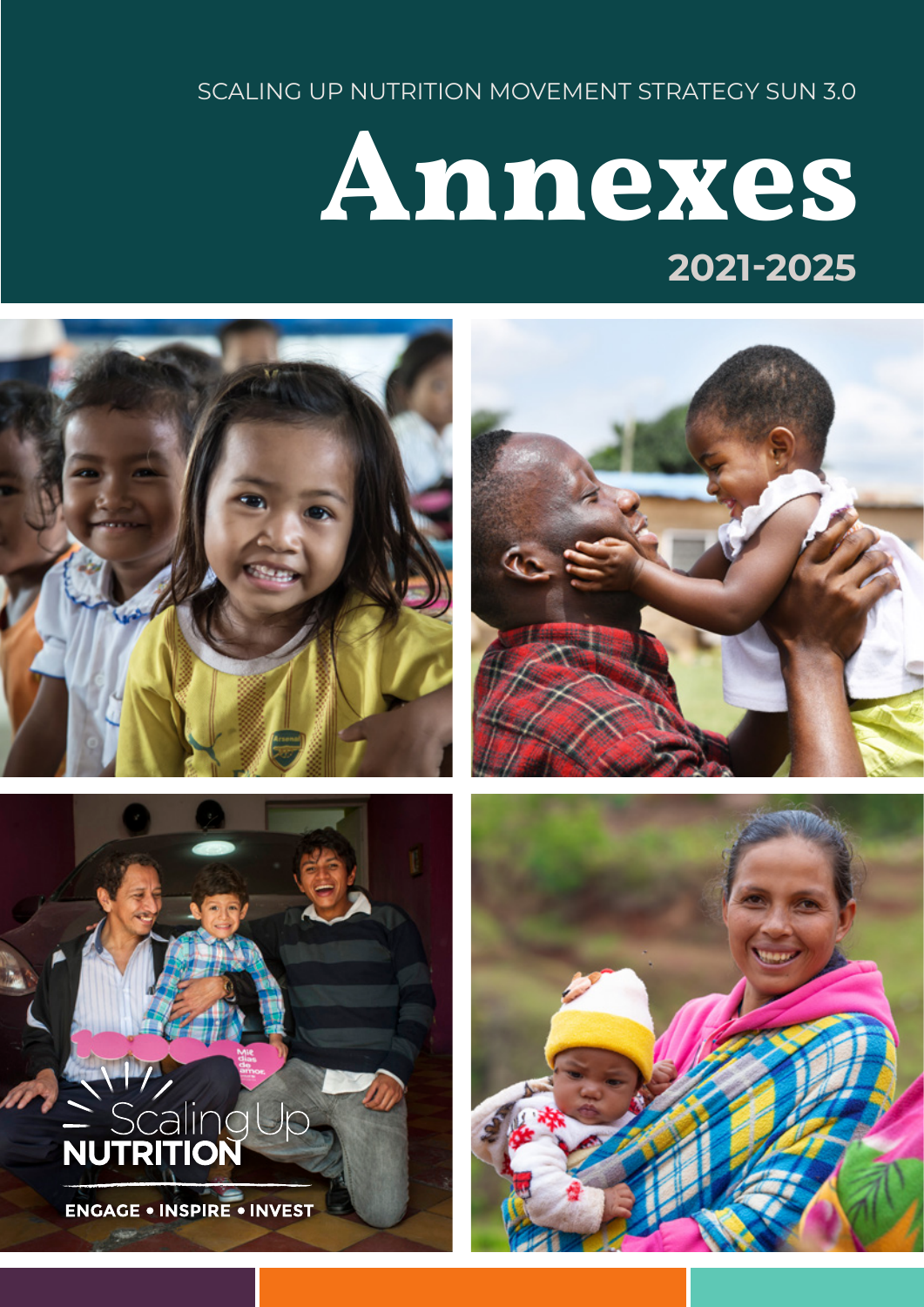# **SUN VISION**

**By 2030, a world free from malnutrition in all its forms.** Led by countries and governments, supported by organisations and individuals – collective action ensures every child, adolescent, mother and family can realise their right to food and nutrition, reach their full potential and shape sustainable and prosperous societies.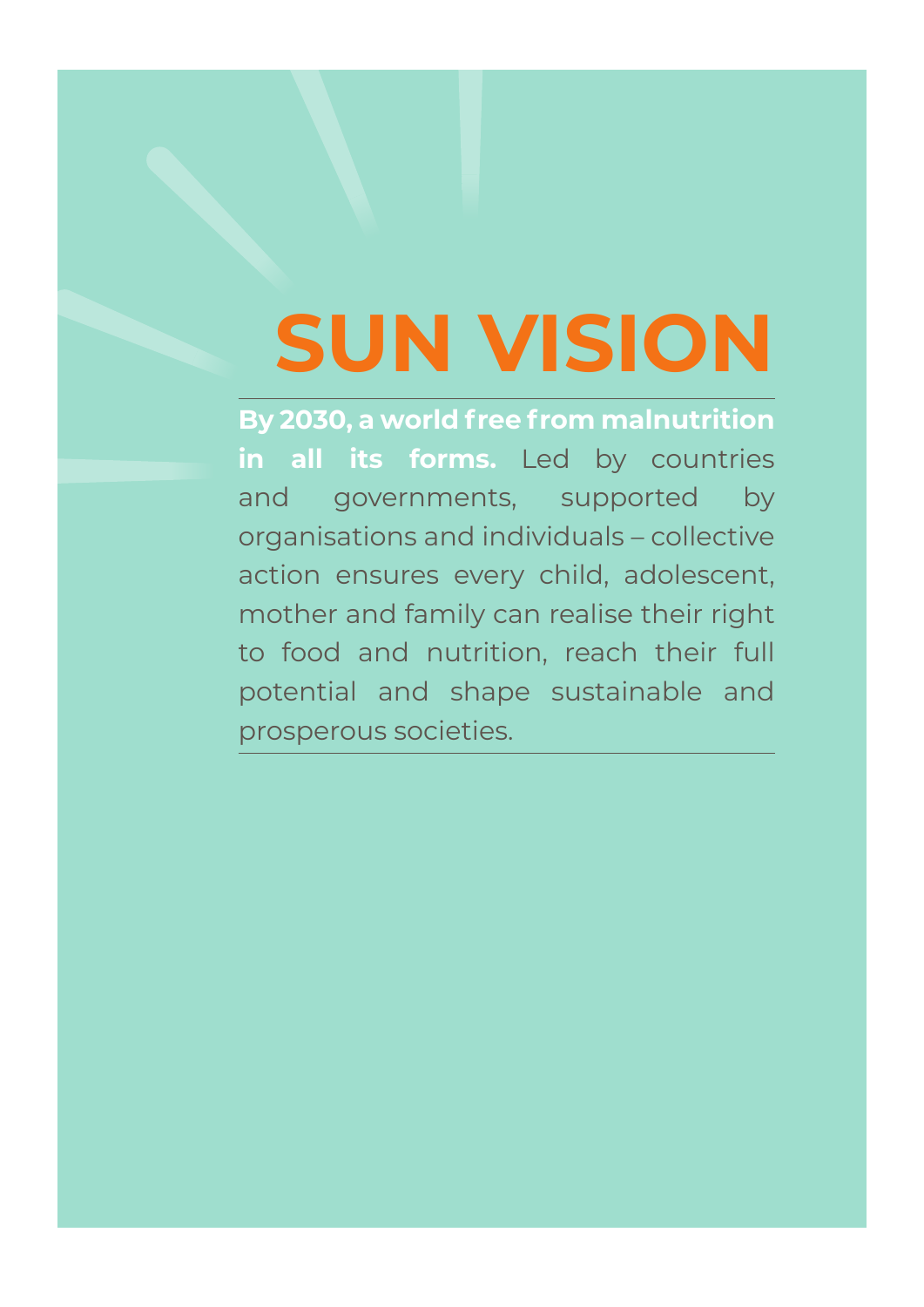<span id="page-2-0"></span>

| Table of Contents Annex 01 | Approaches and issues identified by SUN external assessments                            | $\overline{2}$ |
|----------------------------|-----------------------------------------------------------------------------------------|----------------|
|                            | <b>Annex 02</b><br>How SUN 3.0 builds on SUN 2.0                                        | 4              |
|                            | <b>Annex 03</b><br>Advancing SUN engagement with the private sector                     | 7              |
|                            | <b>Annex 04</b><br>Generic terms of reference for country coordinator                   | 9              |
|                            | <b>Annex 05</b><br><b>Financing for nutrition: Additional information</b>               | 11             |
|                            | <b>Annex 06</b><br><b>Summary of Executive Committee composition</b>                    | 15             |
|                            | <b>Annex 07</b><br>Proposed terms of reference for the SUN Movement Lead Group          | 17             |
|                            | <b>Annex 08</b><br>Summary of SUN Movement impact indicators on nutrition,<br>2021-2025 | 19             |
|                            | <b>References</b>                                                                       | 22             |
|                            |                                                                                         |                |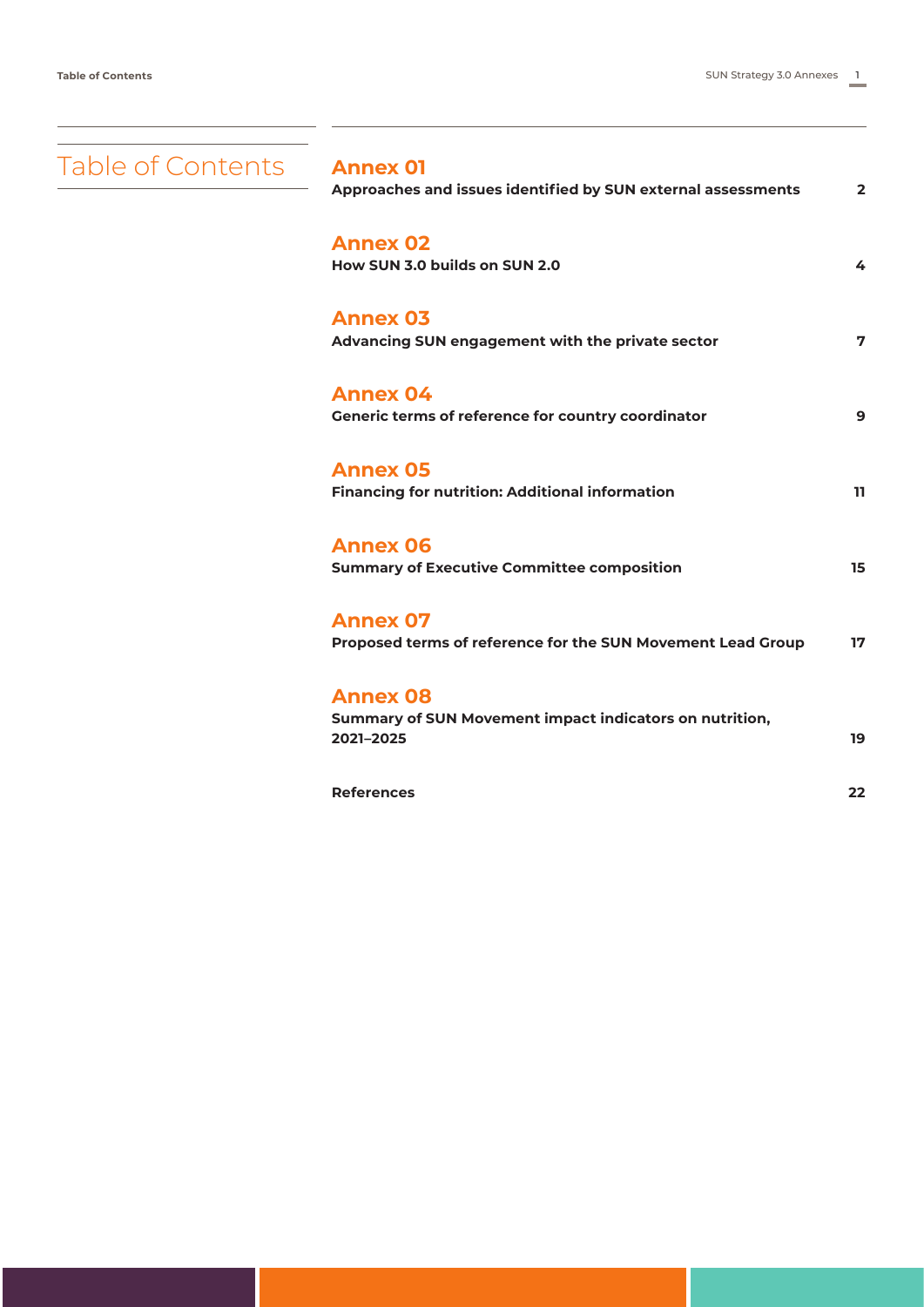### <span id="page-3-0"></span>**Annex**

## **<sup>01</sup> Approaches and issues**

identified by SUN external assessments

The table below details central themes that thread through the Mid-term Review and the Strategic Review – in particular the need to put nutrition at the centre, to have the necessary structures and governance in place to support nutrition and to have effective monitoring systems in place to be able to show the added value of SUN.

| <b>Topic</b>                                                                                  | <b>Mid-term Review</b>                                                                                                                                                                                                                                                                                        | <b>Strategic Review</b>                                                                                                                                                                                                                      |  |
|-----------------------------------------------------------------------------------------------|---------------------------------------------------------------------------------------------------------------------------------------------------------------------------------------------------------------------------------------------------------------------------------------------------------------|----------------------------------------------------------------------------------------------------------------------------------------------------------------------------------------------------------------------------------------------|--|
| <b>Putting action at</b><br>the country level<br>first                                        | The Executive Committee should put greater<br>emphasis on how it can support member<br>countries as they work with the SUN support<br>system to advance their objectives for better<br>nutrition.                                                                                                             | Develop a country-driven,<br>country-led and country-<br>centred SUN Movement<br>Strategy.                                                                                                                                                   |  |
| Governance<br><b>structures</b>                                                               | Except in a very few major strategic issues<br>of policy, the Lead Group should focus solely<br>on their emissary role to deliver political-<br>level impact both in-country and globally.<br>The Executive Committee should assume<br>responsibility as the primary governance<br>mechanism of the Movement. | <b>Transform the Executive</b><br>Committee into a functional<br>governing board and revise its<br>composition.<br>Revise the Lead Group's role<br>and title.                                                                                |  |
| <b>Learning and</b><br>knowledge<br>management                                                | The next independent evaluation should pay<br>particular attention to progress on learning<br>and knowledge management across the<br>SUN Movement and make recommendations<br>for strengthening this aspect over the next<br>strategy period.                                                                 | Strengthen the role of the<br><b>SUN Movement Secretariat</b><br>as a linking organisation with<br>an enhanced evidence and<br>knowledge management<br>function and in facilitating<br>cross-country learning and<br>exchange of experience. |  |
| Monitoring,<br>Evaluation,<br><b>Accountability and</b><br><b>Learning (MEAL)</b><br>database | Reach consensus on the most-appropriate<br>use(s) of the SUN MEAL database.                                                                                                                                                                                                                                   | Review the value and value for<br>money of SUN investment in<br>the MEAL system and in the<br>Joint-Assessment process.                                                                                                                      |  |

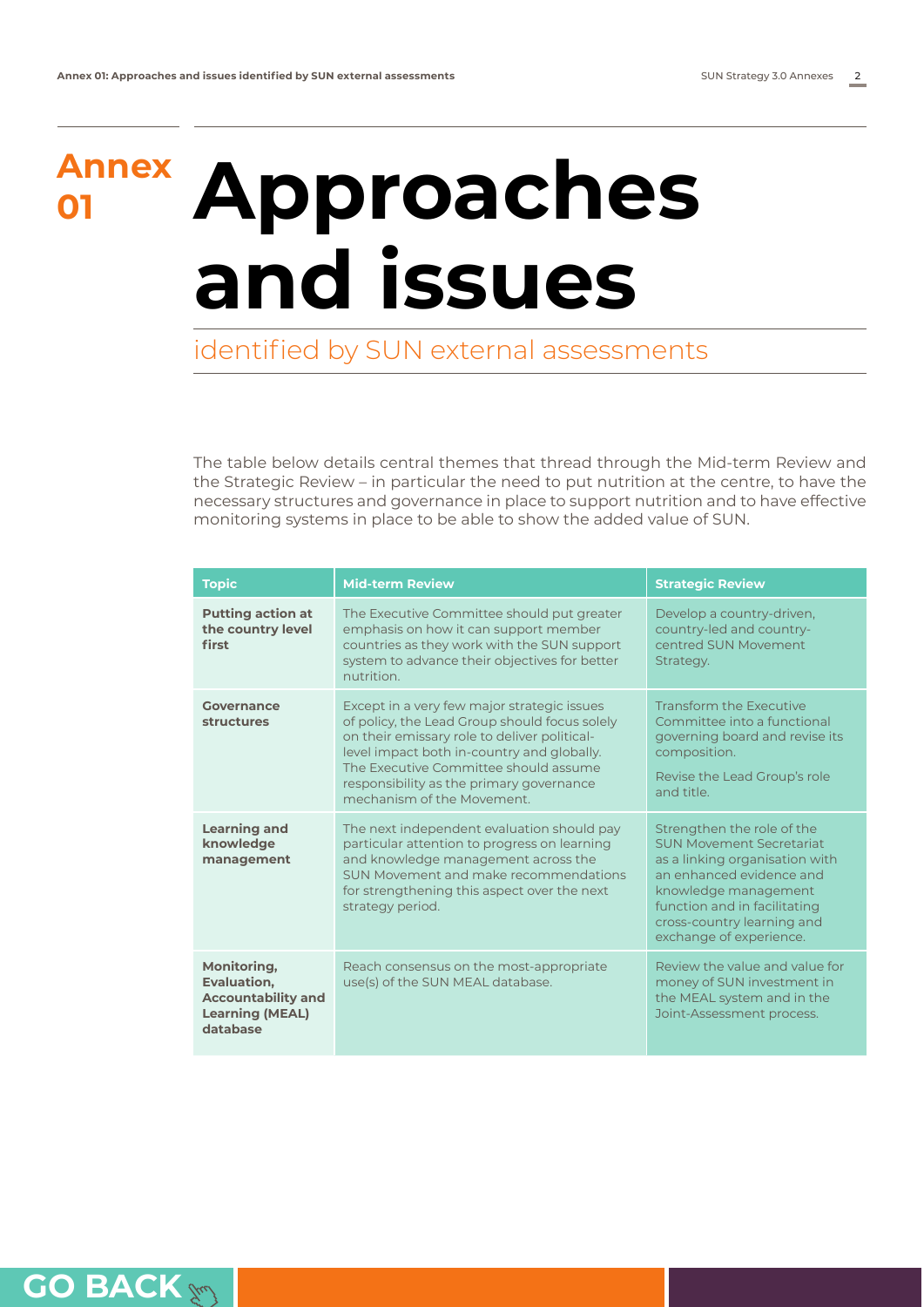The following table summarises the coverage and methodology adopted by two external assessments conducted during SUN 2.0.

| <b>Report</b>                     | <b>Methodology</b>                                                                                                                                                                                                      |
|-----------------------------------|-------------------------------------------------------------------------------------------------------------------------------------------------------------------------------------------------------------------------|
| Mid-term<br><b>Review</b>         | In-person and virtual consultations with the SUN Movement Secretariat, Executive<br>$\bullet$ .<br>Committee, Lead Group and other thought leaders in nutrition, multi-sectoral<br>programming and complex partnerships |
|                                   | Five case studies: Bangladesh, Côte d'Ivoire, Kenya, Tajikistan and Viet Nam                                                                                                                                            |
|                                   | A 360-degree assessment:                                                                                                                                                                                                |
|                                   | Two online surveys: one for the Global Support System and one for countries<br>٠                                                                                                                                        |
|                                   | 30 semi-structured interviews with representatives from across the Movement and<br>$\bullet$<br>beyond as part of a 360-degree assessment                                                                               |
|                                   | Participation in SUN Secretariat and network meetings and discussions<br>$\bullet$                                                                                                                                      |
| <b>Strategic</b><br><b>Review</b> | Consulted more than 180 people<br>$\mathbf{a}$                                                                                                                                                                          |
|                                   | Country and region case studies – Afghanistan, Bangladesh, Burkina Faso, Costa Rica,<br>Guatemala, Indonesia, Kenya, Rwanda, Yemen, Latin America and the Caribbean region,<br>Africa region                            |
|                                   | Observed intra-network and inter-network meetings                                                                                                                                                                       |
|                                   | Observed SUN Global Gathering 2019                                                                                                                                                                                      |

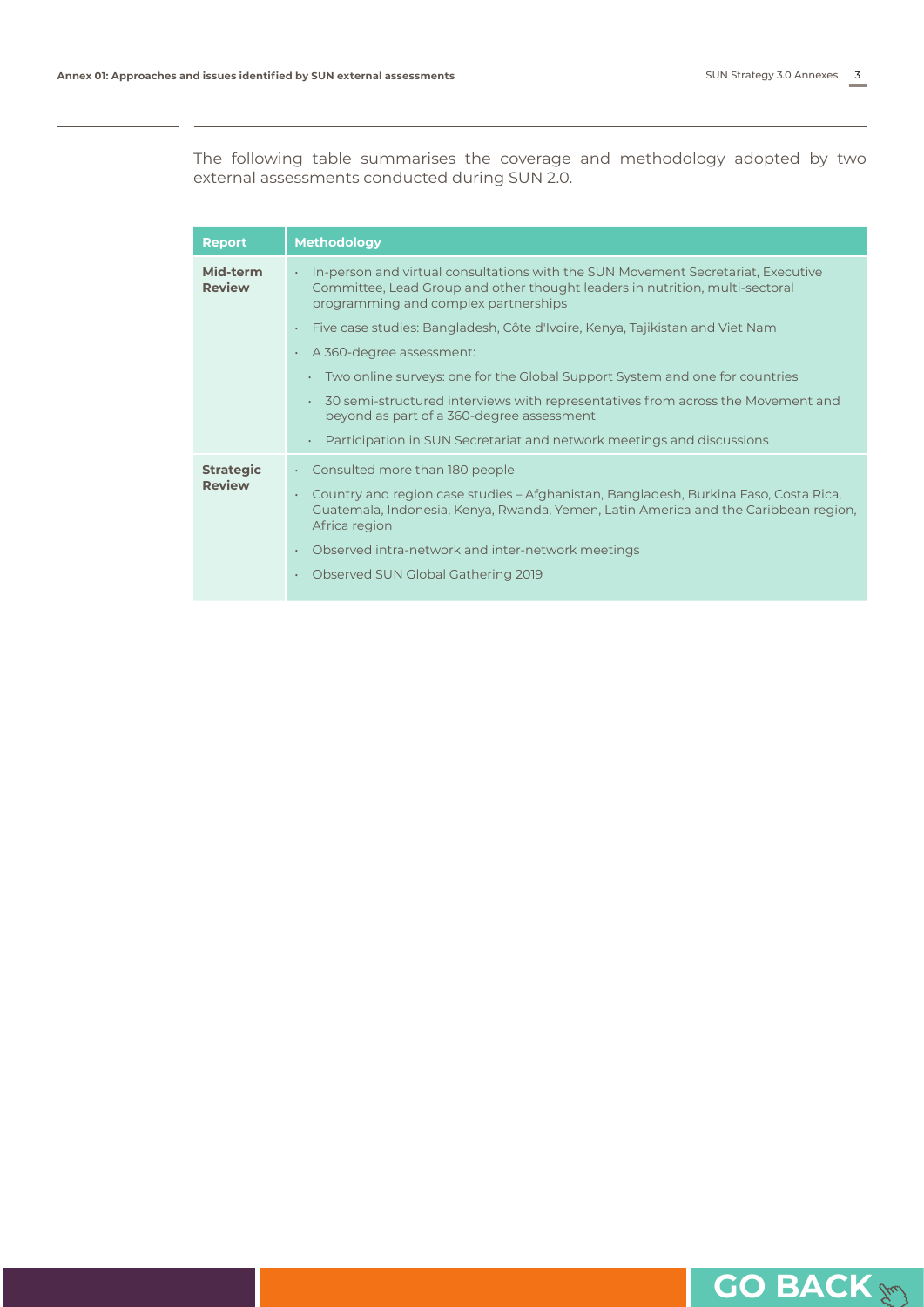# <span id="page-5-0"></span>**Annex <sup>02</sup> How SUN 3.0**

builds on SUN 2.0

| <b>From SUN 2.0 Strategy</b>                                                                                                                                                                          | SUN 3.0 builds on SUN 2.0 in the following ways                                                                                                                                                                                                                                                                                                                  |  |  |
|-------------------------------------------------------------------------------------------------------------------------------------------------------------------------------------------------------|------------------------------------------------------------------------------------------------------------------------------------------------------------------------------------------------------------------------------------------------------------------------------------------------------------------------------------------------------------------|--|--|
| The unique value of SUN 2.0 is its<br>emphasis on building an enabling social,<br>economic and political environment that<br>is fit to ensure that children everywhere<br>reach their full potential. | The unique value of SUN 3.0: A country-driven country-led global movement that<br>brings energy, resolve and resources from all corners of society to achieve global<br>targets on nutrition. Events such as the N4G summit offer a vital opportunity for<br>countries and donors to reaffirm their commitments to scaling up nutrition action<br>and resources. |  |  |
| <b>SUN 2.0 strategic objectives</b>                                                                                                                                                                   |                                                                                                                                                                                                                                                                                                                                                                  |  |  |
| 1. Expand and sustain an enabling<br>political environment                                                                                                                                            | Sustain the enabling political environment in the face of the COVID-19 pandemic<br>and expand it by seizing opportunities to learn lessons and build back better as<br>part of the pandemic response                                                                                                                                                             |  |  |
| 2. Prioritise and institutionalise effective<br>actions that contribute to good<br>nutrition                                                                                                          | Prioritisation taken to next level of specificity to galvanise energy, focus effort and<br>promote accountability-to deliver results at the country level                                                                                                                                                                                                        |  |  |
| 3. Implement effective actions aligned<br>with Common Results                                                                                                                                         | Focus on strengthening the capacity of country stakeholders. Implement<br>prioritised actions, monitor outcomes and act on them to course correct. Share<br>evidence on what works and what does not.                                                                                                                                                            |  |  |
| 4. Effectively use and significantly<br>increase financial resources for<br>nutrition                                                                                                                 | More effort to track resource flows to nutrition as a basis for advocacy,<br>implementation and accountability                                                                                                                                                                                                                                                   |  |  |
| <b>SUN 2.0 Roadmap</b>                                                                                                                                                                                |                                                                                                                                                                                                                                                                                                                                                                  |  |  |
| Start with what exists and continuously<br>improve for impact                                                                                                                                         | Start with what exists, prioritise country focus and actions, continuously improve<br>for impact and document extensively                                                                                                                                                                                                                                        |  |  |
| Continuously improve country planning<br>and implementation to end malnutrition                                                                                                                       | · Support the development of priority actions at the country level as defined by<br>government with other country stakeholders                                                                                                                                                                                                                                   |  |  |
|                                                                                                                                                                                                       | Rally all SUN structures and networks behind this set of clearly defined priorities<br>with support and resources                                                                                                                                                                                                                                                |  |  |
|                                                                                                                                                                                                       | • Hold all SUN structures and networks accountable for supporting this set of<br>priorities                                                                                                                                                                                                                                                                      |  |  |
|                                                                                                                                                                                                       | Monitor and report outcomes in a clear and visible way to all parts of the<br>k.<br>Movement with expectations that needed course corrections will be undertaken                                                                                                                                                                                                 |  |  |
| Mobilise, advocate and communicate for                                                                                                                                                                | Country priorities will help focus and sharpen advocacy at the national level<br>$\epsilon$                                                                                                                                                                                                                                                                      |  |  |
| impact                                                                                                                                                                                                | • The achievements of the SUN Movement will be documented in a more<br>systematic way and this will boost national and global advocacy (success breeds<br>success)                                                                                                                                                                                               |  |  |
|                                                                                                                                                                                                       | Greater generation of evidence and use of research will power advocacy (e.g.,<br>¥,<br>SUN could set up a unified COVID-19 and nutrition action tracker that generates<br>news and alerts Movement stakeholders, including funders)                                                                                                                              |  |  |

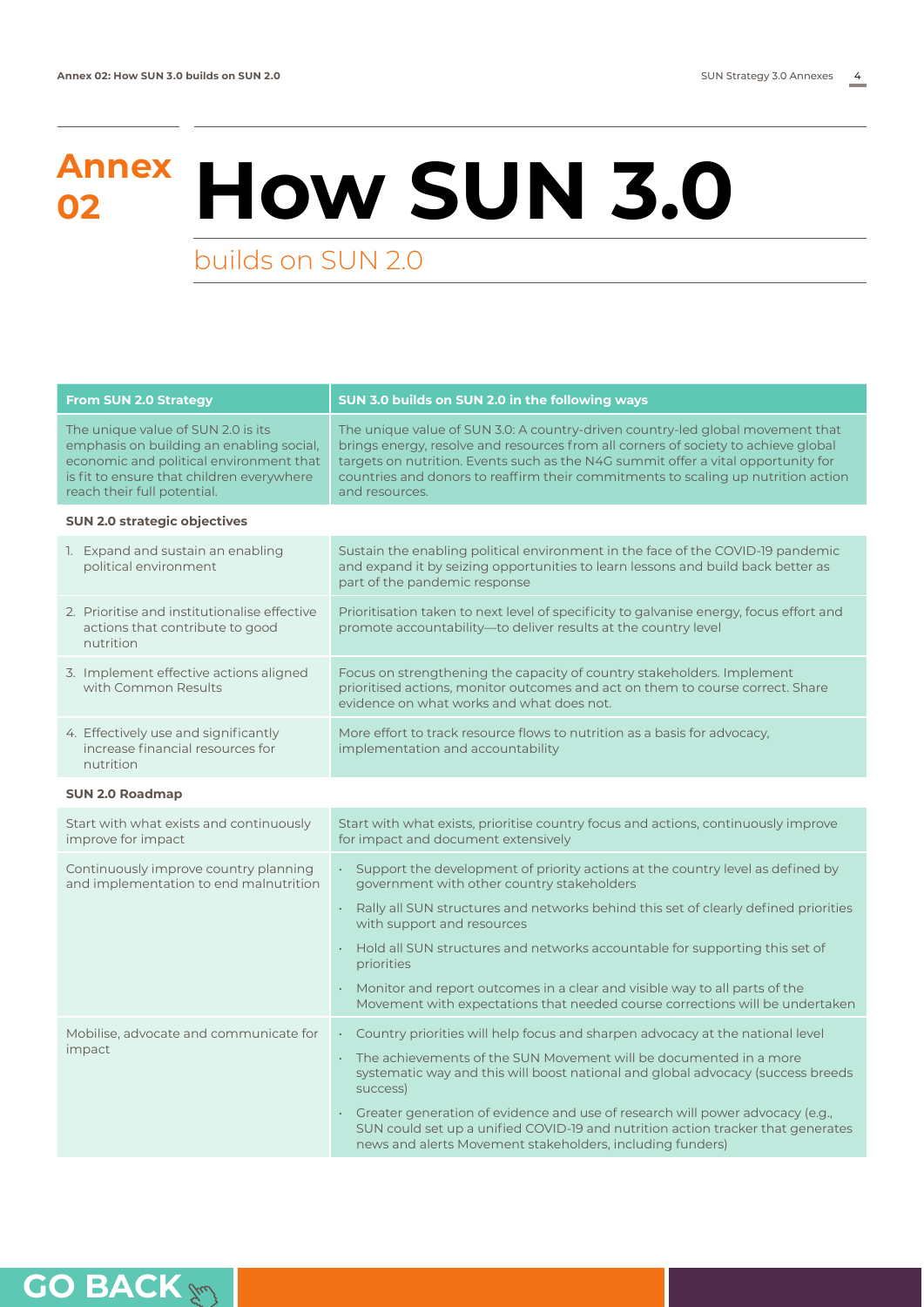| <b>From SUN 2.0 Strategy</b>                                                                                       | SUN 3.0 builds on SUN 2.0 in the following ways                                                                                                                                                                                                                                                                                                                                                                                                                                                                                                                                                  |  |
|--------------------------------------------------------------------------------------------------------------------|--------------------------------------------------------------------------------------------------------------------------------------------------------------------------------------------------------------------------------------------------------------------------------------------------------------------------------------------------------------------------------------------------------------------------------------------------------------------------------------------------------------------------------------------------------------------------------------------------|--|
| Strengthen capacity for multi-sectoral<br>and multi-stakeholder collaboration<br>at all levels                     | • The country coordinator is positioned for maximum leverage for nutrition and<br>then comprehensively supported<br>The capacity of the country ecosystem around the country coordinator is<br>supported by all SUN structures and networks<br>Regional learning opportunities will be created for the country coordinator and<br>other stakeholders to share, learn and empower themselves, each other and the<br>collective                                                                                                                                                                    |  |
| Ensure equity, equality and non-<br>discrimination for all, with women and<br>girls at the centre of these efforts | Gender balance/transformation will be improved. The 2020 Global Health 50/50<br>Report rates SUN as not sufficiently gender transformative in its guidance on<br>programmatic work, noting that its workplace diversity and inclusion policies<br>could be improved, and gender parity in senior management could be improved<br>(Global Health 50/50, 2020)<br>• SUN Movement to self-audit against the Global Nutrition Report 2020<br>recommendations on equity<br>Mechanisms will be established to monitor whether SUN values are being<br>upheld (e.g. an annual member engagement survey) |  |
|                                                                                                                    | Country focal points are not listed under change agents in Section 4 of SUN 2.0<br>Strategy<br>$\cdot$ The first time the country focal points are mentioned in the SUN 2.0 Strategy is<br>in Section 6 on page 20, under implementation. SUN 3.0 Strategy is different in<br>that country coordinators are more prominent.                                                                                                                                                                                                                                                                      |  |

### **SUN 3.0 builds on strong foundations**

The SUN 2.0 theory of change and Roadmap for 2016–2020 outlined how SUN would achieve its four strategic objectives, and much progress has been made through the four 'processes' that have guided the SUN 2.0 Strategy (see Figure 1, below).

### FIGURE 1: **2019 Progress against the four processes in pursuit of the SUN Movement strategic objectives, as per the [SUN Movement](https://scalingupnutrition.org/about-sun/the-sun-movement-strategy/)  [Strategy and Roadmap](https://scalingupnutrition.org/about-sun/the-sun-movement-strategy/) (2016–2020)**

### **Process one: Bringing people together in the same space for action**

**55** SUN countries have an active national multi-stakeholder platform; **42** SUN countries are working with key actors across sectors at the subnational level

#### **Process two: Ensuring a coherent policy and legal framework**

**47** SUN countries have some form of legal measure in place to protect breastfeeding; **80** per cent of SUN countries have at least partial maternity protection laws in place to support breastfeeding and early child development; **11/21** SUN countries have a strong/ moderate level of constitutional protection of the right to food; and **52** SUN countries have mandatory food fortification legislation in place

### **Process three: Aligning actions around common results**

**42** SUN countries have a national nutrition plan; **9** SUN countries are in the process of developing national nutrition plans; **36** SUN countries have developed action plans to achieve the goals set out in their national nutrition plans; **30** SUN countries have a monitoring and evaluation framework

#### **Process four: Tracking finance and mobilising resources**

**50** SUN countries have completed a national budget tracking exercise

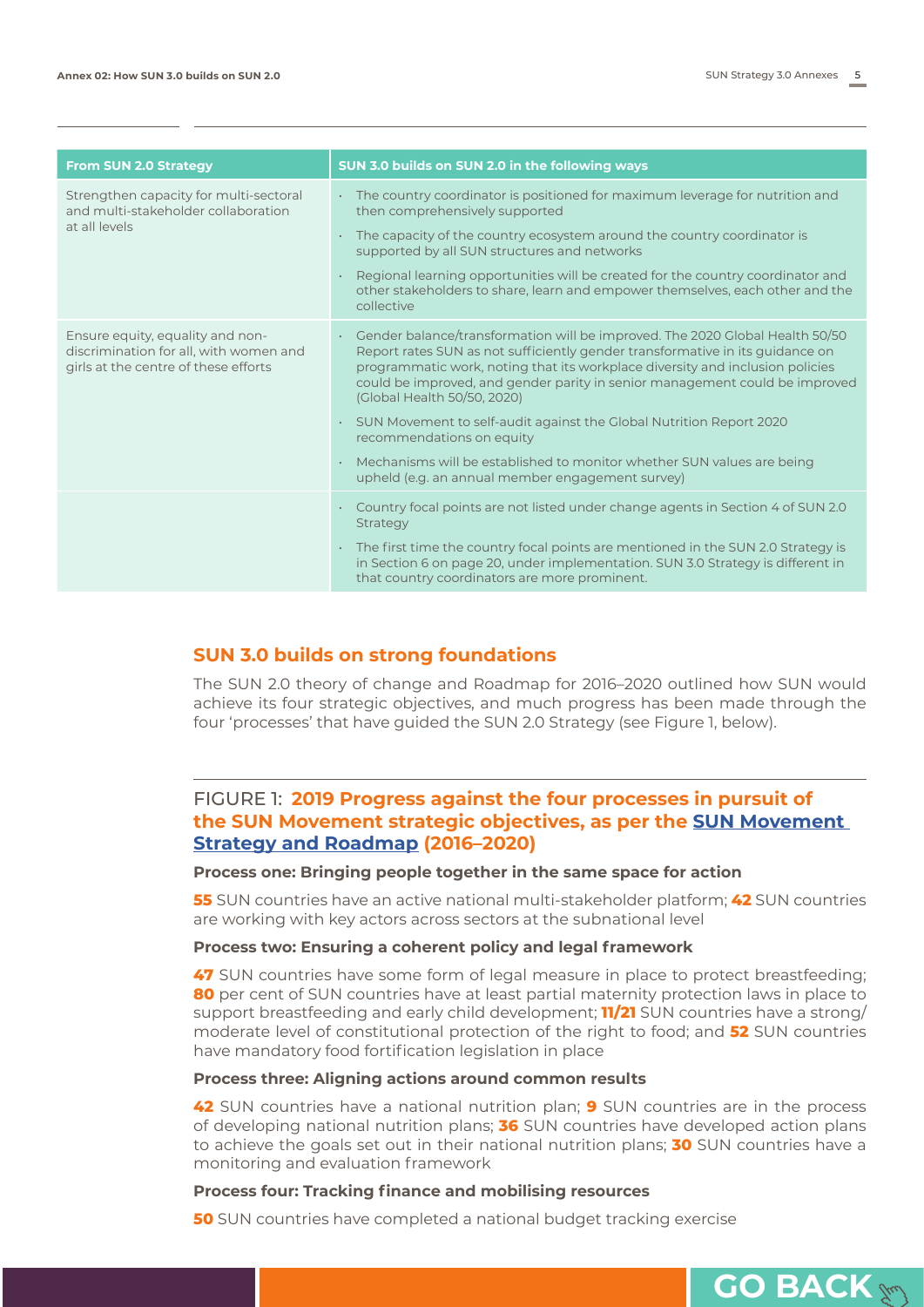During its first two phases, the SUN Movement has built several foundational elements and tools. These include:

- The SUN Movement Principles of Engagement (Figure 2), which seek to define the ethos of work as rightsbased, inclusive, mutually accountable, transparent and cost-effective.
- Support for many SUN countries to develop and cost national nutrition plans and incorporate nutrition into National Development Plans.**<sup>1</sup>** In 2017, the UN Network for SUN and the SUN Movement Secretariat launched a quality review mechanism for existing multi-sectoral nutrition plans and other nutrition-related sectoral planning documents.
- The MEAL system and the Joint-Assessment process serve as the basis for assessing progress on the implementation of national nutrition plans. The SUN Movement Secretariat draws on the findings to plan its approach to support, facilitation and coordination.**<sup>2</sup>**
- Fifty SUN countries have completed a budget analysis exercise following the methodology supported by the SUN Movement; and investment snapshots are available. An interactive database capturing country experiences with budget analysis exercises, currently encompassing 30 SUN countries, is also available. Since 2014, many SUN countries are using enhanced guidance delivered in 2020 by MQSUN (Maximising the Quality of Scaling Up Nutrition Programme).**<sup>3</sup>**
- Prior to the global COVID-19 pandemic, at least six SUN countries across Africa and Asia were preparing to hold financing roundtables to secure domestic and international investment in nutrition.

1 For more information, see <https://scalingupnutrition.org/share-learn/planning-and-implementation/>. 2 For more information on MEAL see [https://scalingupnutrition.org/progress-impact/monitoring](https://scalingupnutrition.org/progress-impact/monitoring-evaluation-accountability-and-learning-mea)[evaluation-accountability-and-learning-meal/.](https://scalingupnutrition.org/progress-impact/monitoring-evaluation-accountability-and-learning-mea) On the Joint-Assessment process, see [<https://](https://scalingupnutrition.org/progress-impact/monitoring-evaluation-accountability-and-learning-meal/joint-assessment-exercise/#:~:text=The%20Joint%2DAssessment%2C%20which%20takes,1%20July%20and%2031%20October.&text=It%20also%20serves%20as%20a,nutrition%) [scalingupnutrition.org/progress-impact/monitoring-evaluation-accountability-and-learning-meal/joint](https://scalingupnutrition.org/progress-impact/monitoring-evaluation-accountability-and-learning-meal/joint-assessment-exercise/#:~:text=The%20Joint%2DAssessment%2C%20which%20takes,1%20July%20and%2031%20October.&text=It%20also%20serves%20as%20a,nutrition%)[assessment-exercise/#:~:text=The%20Joint%2DAssessment%2C%20which%20takes,1%20July%20and%20](https://scalingupnutrition.org/progress-impact/monitoring-evaluation-accountability-and-learning-meal/joint-assessment-exercise/#:~:text=The%20Joint%2DAssessment%2C%20which%20takes,1%20July%20and%2031%20October.&text=It%20also%20serves%20as%20a,nutrition%) [31%20October.&text=It%20also%20serves%20as%20a,nutrition%20for%20the%20year%20ahead.](https://scalingupnutrition.org/progress-impact/monitoring-evaluation-accountability-and-learning-meal/joint-assessment-exercise/#:~:text=The%20Joint%2DAssessment%2C%20which%20takes,1%20July%20and%2031%20October.&text=It%20also%20serves%20as%20a,nutrition%)>

3 For more information on tracking nutrition investments, see [<https://scalingupnutrition.org/share](https://scalingupnutrition.org/share-learn/planning-and-implementation/tracking-nutrition-investments/)[learn/planning-and-implementation/tracking-nutrition-investments/](https://scalingupnutrition.org/share-learn/planning-and-implementation/tracking-nutrition-investments/)>.

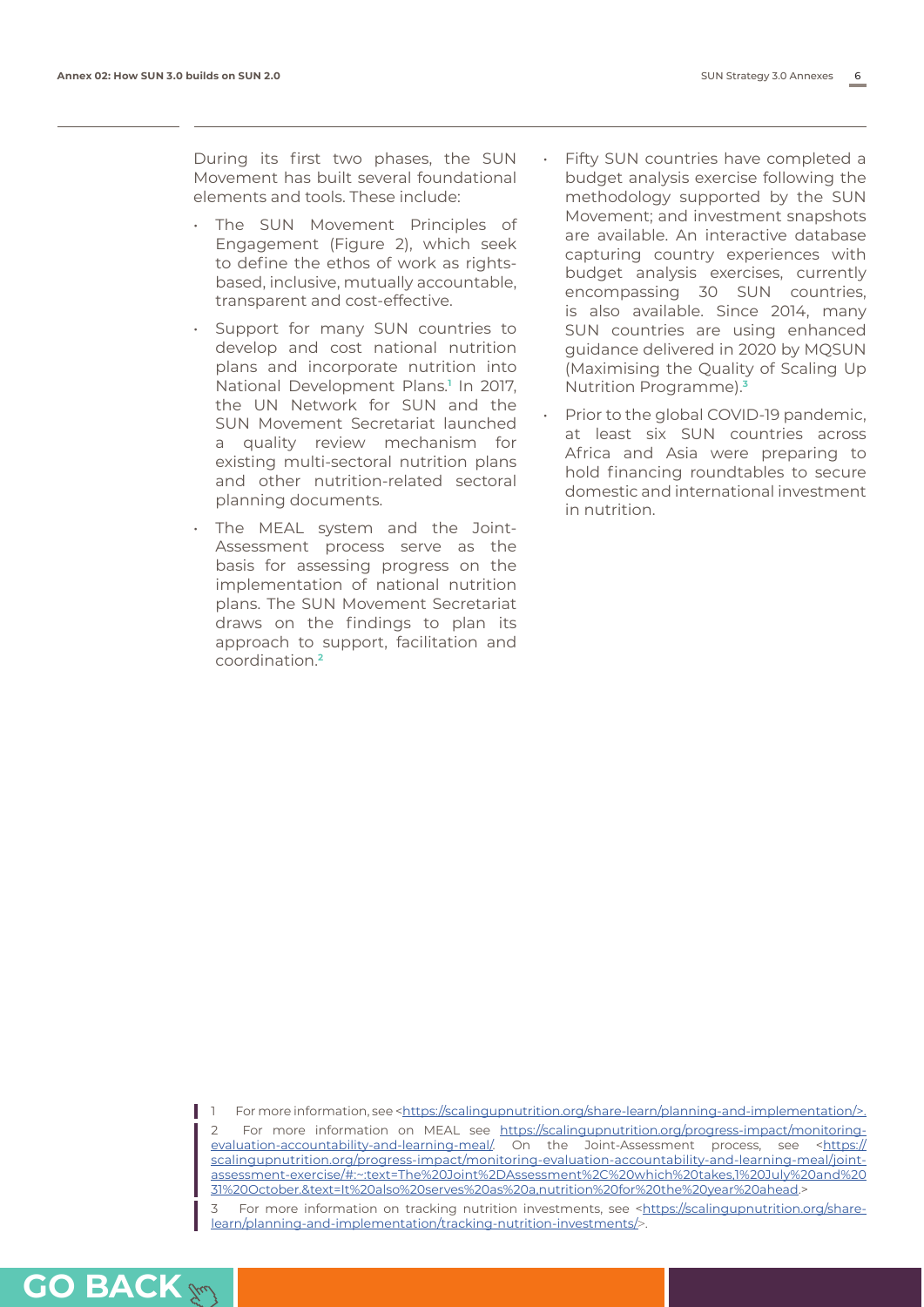# <span id="page-8-0"></span>**Annex <sup>03</sup> Advancing SUN engagement**

with the private sector

The following outlines key suggestions and ideas for consideration and integration into the SUN 3.0 Strategy.

- **1) Emphasise the importance of a food systems approach to increasing access to healthy diets – underlying the importance of consumer demand and consumer purchasing power to diet quality.** 
	- Most people around the world buy most of their food, as opposed to growing it themselves, meaning they largely access food through formal and informal retail systems. However, high costs and low affordability mean 3 billion people cannot eat healthily or nutritiously (FAO, IFAD, UNICEF, WFP and WHO, 2020). Consumer demand and choice are influenced by 'food environments', which provide the options from which people make decisions about what to eat, circumscribe how income can be spent on food, and contribute to shaping food preferences, attitudes, beliefs and cultures. There is a need for transformation at the household level, which requires trust and close collaboration in-country between the different SUN actors and networks.
	- The SUN 3.0 Strategy addresses the rise in obesity and noncommunicable disease rates and associated policy recommendations to reduce the demand for unhealthy foods (taxes,

marketing and labelling policies) – and should equally encourage the promotion of policy incentives to produce nutritious foods. This may include, for example, incentives to increase the proportion of fortified products and fresh fruits and vegetables available through the retail sector; and tariffs and utilities, or tax incentives to reward companies that produce and market healthy nutritious foods.

- **2) Support small and medium enterprises (SMEs) to produce and sell more locally or regionally produced nutritious food and secure their access to markets (Aspen Network of Development Entrepreneurs, 2019).** 
	- 70 per cent of the food that reaches low-income consumers in Africa and Asia is handled by the SME sector. SMEs are better positioned to serve low-income consumers and support global value chains seeking last mile distribution.
	- SMEs are the engine of economic growth and job creation in SUN countries: 90 per cent of businesses are SMEs, they create 33 per cent of GDP and 50 per cent of new jobs.
	- SMEs require support to deliver safe, nutritious foods – including access to finance and technical assistance. The SUN Business Network (SBN) survey of 360 SMEs in SUN countries reveals that these support needs have been exacerbated by the COVID-19 pandemic (Global Alliance

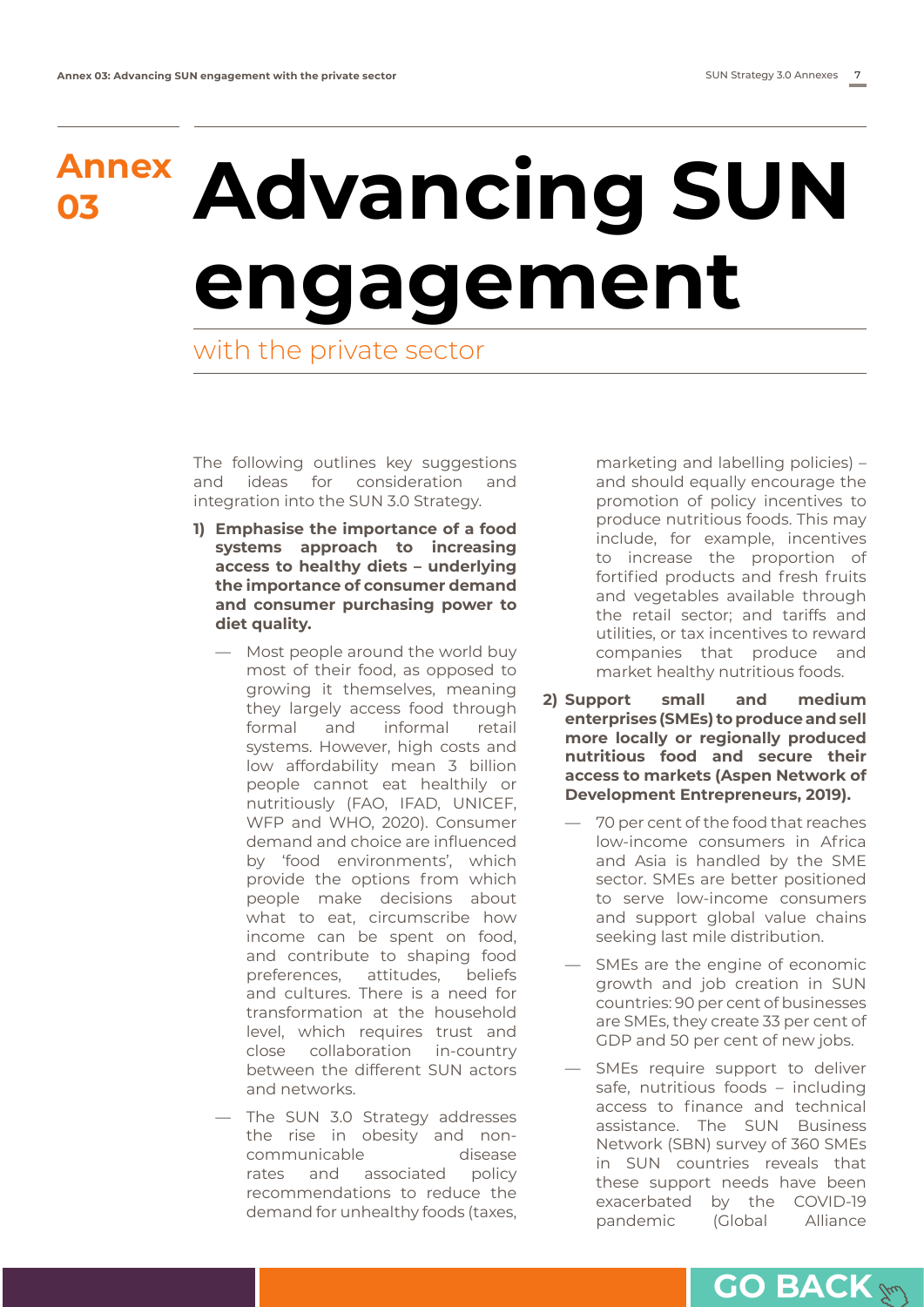for Improved Nutrition, 2020). Women-led or women-owned SMEs face greater challenges in accessing finance.

- SME integration into global value chains will continue to increase: Multinational enterprises continue to grow their own business accelerators and venture funds to invest in SMEs or integrate SMEs into supply chains.
- **3) Diversify the approach to the private sector in SUN 3.0 and unlock the potential of the retail, logistics, marketing, communications, and other non-food sectors (e.g., soap and hygiene product manufacturers) to mobilise resources and improve access to healthy diets.**
	- Investment in modernising infrastructure and transport chains can reduce food and nutrient losses and improve food safety, especially in rural areas and for perishable foods. Investment by the food industry and governments in storage, packaging, processing, cold chain logistics and other infrastructure to bring healthy foods to market can reduce both the costs to producers and the prices faced by consumers.
	- SUN country stakeholders should engage retailers to improve healthier choices and merchandising practices to increase consumption of healthy foods by low-income consumers.
- There may be opportunities to leverage big data from businesses (e.g., supermarket chains, food market digital platforms, etc.,) to support the generation of data on consumption patterns, trends and food preferences.
- **4) Implications for the commitments of the SBN to SUN 3.0. In addition to the draft Strategy's existing commitments, the SBN should:**
	- Increase access to global technical assistance expertise and partners for SUN country stakeholders around developing consumer demand creation
	- Seek the development of consumer awareness campaigns in SUN countries with the trust and support of governments and SUN networks
	- Support the development of policy incentives around the production and distribution of nutritious foods
	- Diversify its membership base to incorporate the retail, logistics and communications sectors
	- Increase access to a network of investors for its SME members
	- Develop training for SUN focal points/coordinators in SUN country governments on private sector engagement to support the delivery of national nutrition strategies.

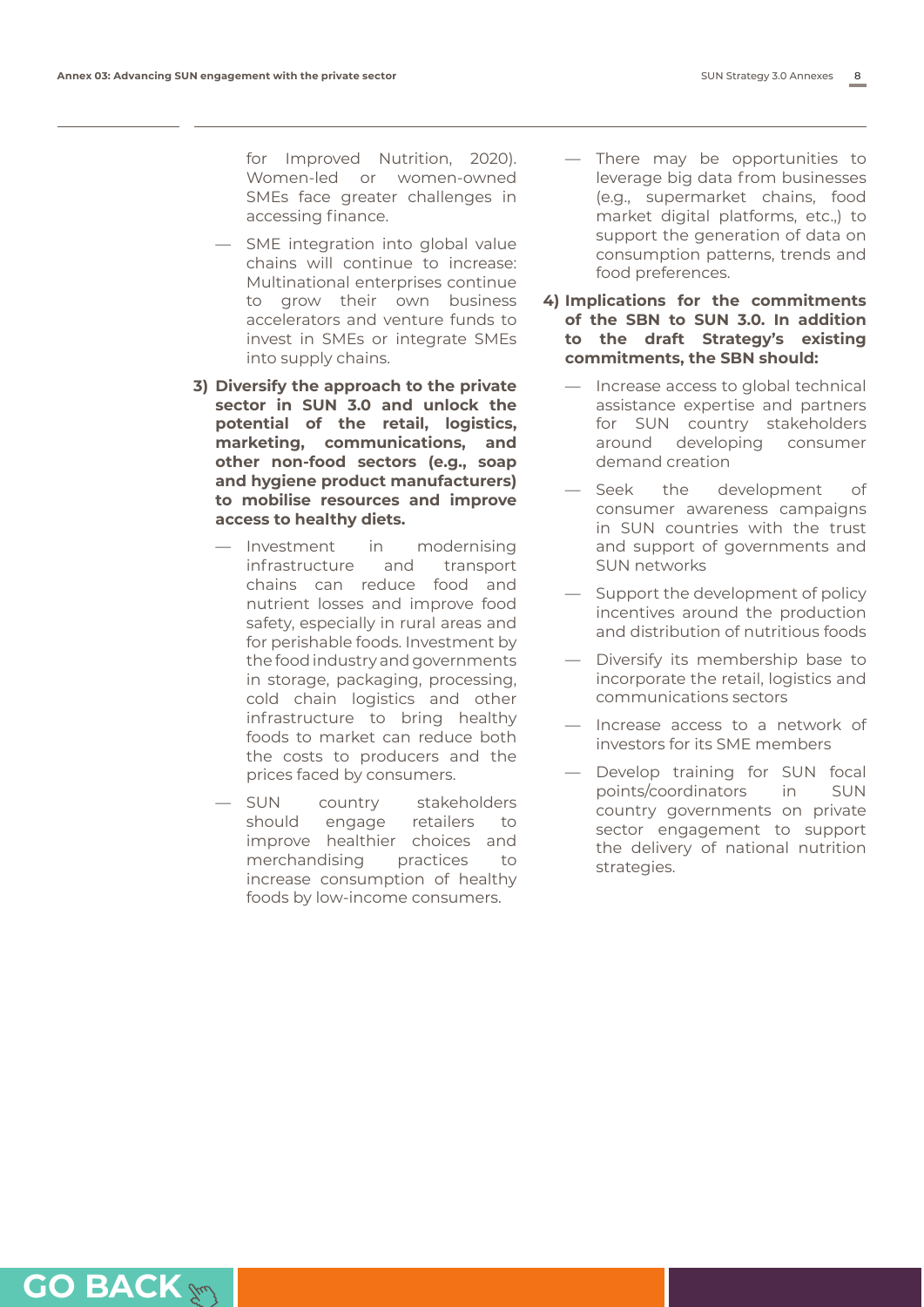## **Annex <sup>04</sup> Generic terms of reference**

### for country coordinator

In this Strategy, the term 'country coordinator' describes the responsibility for and function of nutrition coordination in SUN member countries and the institutional arrangements to ensure empowered and adequate support. Countries may decide to adopt this title or to retain the title of focal point. However, for the purposes of this Strategy, the position is generically referred to as country coordinator. SUN 3.0 encourages flexibility for countries in determining the appropriate shape and terminology that these roles and arrangements take in different country contexts.

The nutrition agenda is multi-sectoral, multi-partnership and multi-disciplinary. As such, it is recommended that the country coordinator (as the multistakeholder platform lead) have the requisite skills and ability to coordinate and convene others within and outside the government. Where possible, the ideal positioning for the role is in the President, Vice-President or Prime Minister's Office, depending on the country context. The country coordinator should be supported by a multi-disciplinary team (including government officials and seconded staff from other nutrition stakeholders outside the government) that will form a secretariat for the national-level multistakeholder platform (MSP). The roles for the country coordinator and the supporting MSP team members range from policy, coordination, facilitation, resource mobilisation, advocacy, supportive supervision, MEAL and research.

Key responsibilities of the country coordinator include the priorities below. Adjustments for FCAS may be appropriate to ensure that humanitarian principles are upheld, nutrition programming is needs-based and provided impartially, and 'safe and conducive space' for civil society organisations and respect for independence of humanitarian actors are maintained.

### **Policy coherence**

- Oversee and lead the development of policies, strategic plans and other nutrition related communication materials
- Lead the harmonisation of policies, strategies and plans related to nutrition across key sectors

### **Coordination**

- Convene and coordinate all technical multi-sectoral nutrition stakeholders for advancing the nutrition agenda in the country
- Act as a link between countries and SUN Secretariat
- Act as a link with SUN Secretariat and with other SUN countries' coordinators
- Act as a secretary to the high-level multi-sectoral platform in the country, providing technical support to the chair of the platform and ensuring all records are properly kept
- Facilitate coordination and collaboration among nutrition

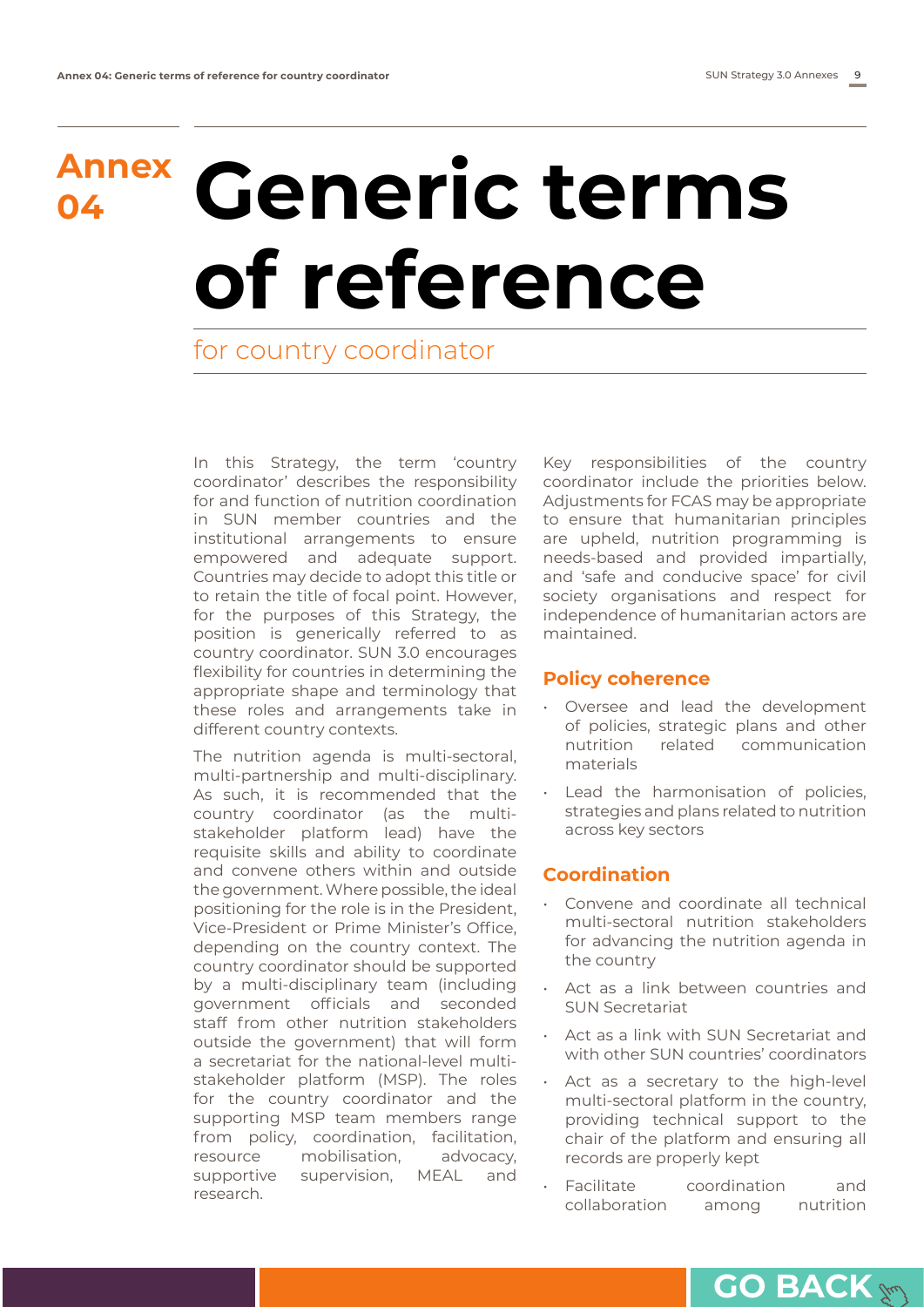platforms in the country at both the national and subnational levels

- Ensure progress, alignment and compliance with government agenda and protocol
- Ensure coordination with the United Nations Resident or Humanitarian Coordinator in the country

### **Facilitation of nutrition stakeholders**

- Facilitate the creation of an enabling environment for nutrition response at different levels
- Convene and harmonise implementation of nutrition programmes/projects by various partners to ensure alignment with national priorities and minimise duplication
- Ensure capacity strengthening of key personnel and stakeholders across sectors related to nutrition

### **Resource mobilisation**

- Lead in resource mobilisation efforts from various sources, both local and domestic, to ensure that resources are directed and aligned with agreed country priorities
- Oversee the financial accountability of resources provided through SUN with the multi-stakeholder platform and SUN partners

### **Supportive supervision**

- Oversee the implementation of projects linked to national plans that are implemented by different stakeholders in the country
- Provide oversight in multi-stakeholder nutrition programming

### **Advocacy within government**

- Advocate for the integration of nutrition in sector policies and programmes
- Advocate for the allocation of resources by all nutrition sectors within government in line with national multisectoral nutrition plans

### **MEAL and research**

- Spearhead the formulation, implementation, monitoring and evaluation of the country multisectoral nutrition plan/strategy
- Facilitate the establishment of multisectoral monitoring and evaluation and resource tracking systems
- Conduct monitoring and evaluation using the assessment tools provided
- Generate information for sharing, documentation and wide dissemination of best practices, innovations and evidence to inform programmes
- Initiate the nutrition research agenda in collaboration with all stakeholders, including researchers, academic institutions and think tanks
- Lead overall knowledge management and sharing to reinforce joint response and focused interventions and complementarity among programmes

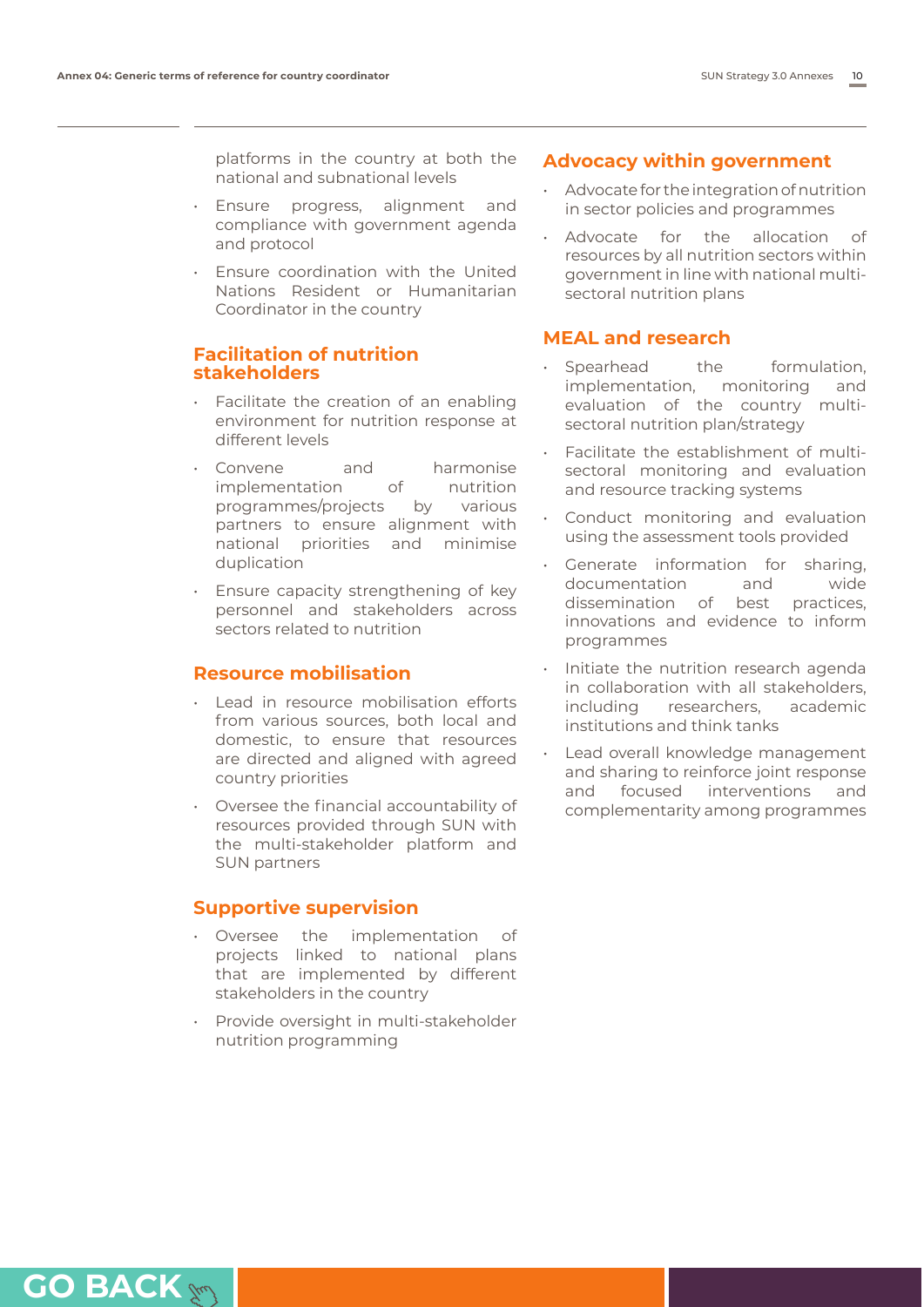# <span id="page-12-0"></span>**Annex <sup>05</sup> Financing for nutrition:**

Additional information

### **More money for nutrition and more nutrition for the money**

Innovative resources from the Global Financing Facility and the Power of Nutrition have contributed to the recent scaling up in nutrition finance. Several other sources, including the Japan Trust Fund for Nutrition and the Bill & Melinda Gates Foundation, have provided technical assistance and analytical support for the scale-up. Domestic resource tracking data are sparse, and in general, domestic resources are very modest and private sector investments in nutrition remain unclear. Available data show only limited increases in domestic spending for nutrition in most countries, and significant reductions in some.

A new sustainable financing model for nutrition is now essential, including significant increases in domestic resources. This will need to be driven by widening the revenue base and fiscal space in countries through progressive tax reform by equitably and transparently strengthening revenue collection mechanisms and clamping down on tax evasion, particularly illicit financial flows.

Countries – especially those with sufficient fiscal space – should be encouraged to commit to increased domestic nutrition spending. Political will and leadership (including by SUN Lead Group members) is crucial in prioritising nutrition within national budgets. Particular focus needs to be given to countries transitioning from low-income to middle-income status as their access to donor and concessional financing (including

from the International Development Association) diminishes.

The viability and terms for leveraging catalytic donor and multilateral financing to accelerate domestic financing for nutrition and data systems need to be evaluated for these countries. This may also involve a 'sustainable financing facility', providing catalytic funding to accelerate domestic financing for nutrition and other **innovative financing mechanisms** for nutrition (e.g., The Power of Nutrition or the Global Financing Facility) that must be brought to scale through expansion and reform, but also through the creation of an enabling environment for new mechanisms to emerge, and avoid adding to unmanageable debt burdens.

In addition to generating new financing, nutrition funds need to be better spent. As clearly articulated in the N4G financing and commitment guide, the mantra is 'more money for nutrition and more nutrition for the money'. Highquality prioritised action plans are the cornerstone of this mantra, and tools that enhance allocative efficiency (such as Optima Nutrition) are important in helping country teams prioritise actions that maximise the potential for impact. Key requirements of effective financing include adherence to demonstrable principles (equity, transparency and accountability); tracking of nutrition spending by countries and by donors; and high-quality, timely data to inform programme and policy design, mobilise resources, track progress and coursecorrect, and enable accountability against commitments.

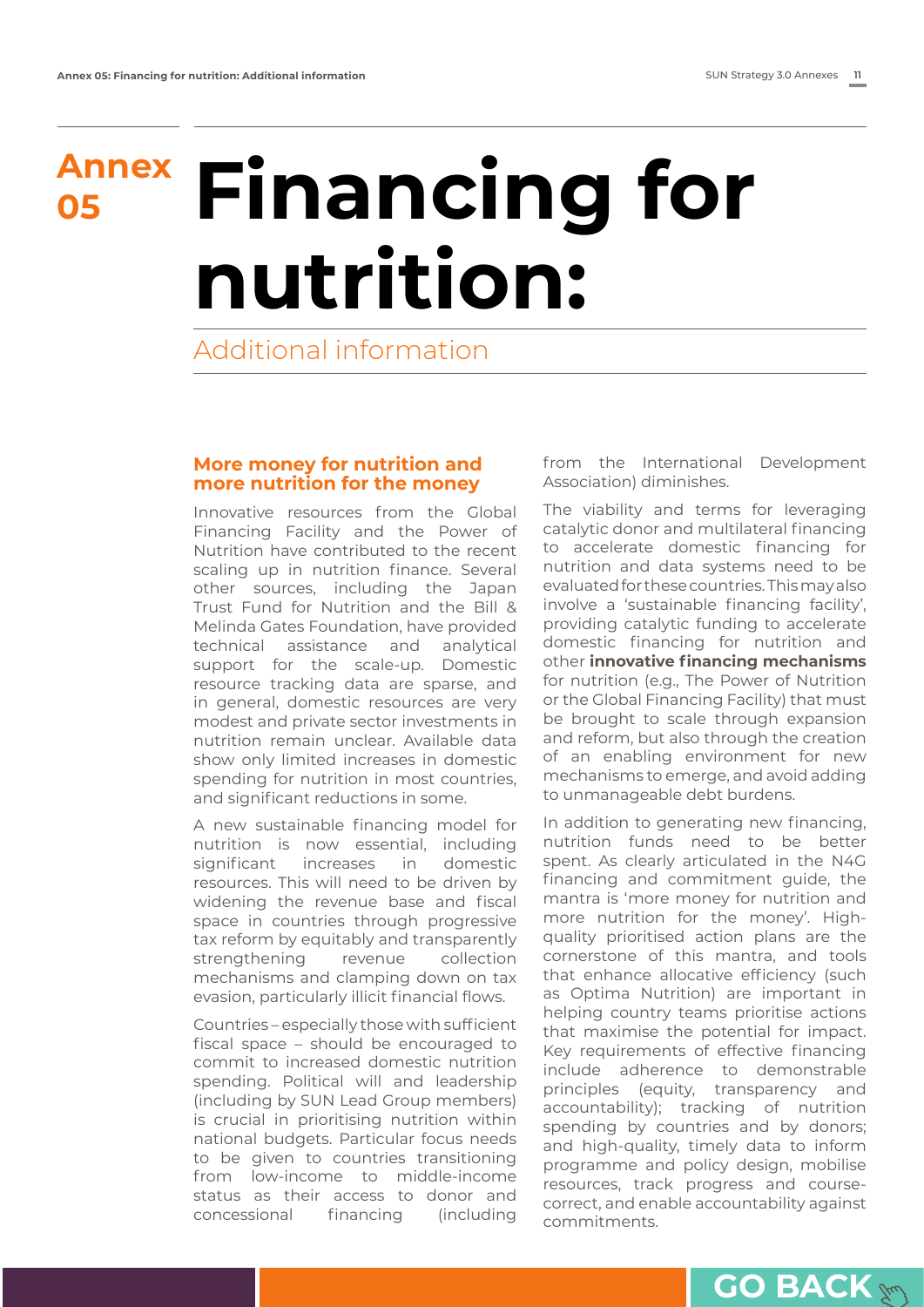The Japan 2021 N4G Summit represents a critical 'make or break moment' for nutrition financing. Under the overall mantra of more money for nutrition, and more nutrition for the money spent, it will be imperative to: (1) secure meaningful and substantial commitments for increasing financing from all sources and (2) employ more strategic, innovative and sustainable approaches for mobilising, deploying and ensuring the efficiency of those resources.

Moreover, given the current momentum for tackling all forms of malnutrition (undernutrition, overweight and obesity) by leveraging non-traditional resources, many national governments are currently developing and implementing fiscal policies (e.g., taxation on sugar-sweetened beverages) to raise funds. More than 47 countries are experimenting with these taxes and could benefit from technical assistance to ensure they are designed efficiently.

There is growing recognition that financing must not only be innovative but also catalytic in leveraging domestic and responsible private financing for scalability and sustainability. Technical assistance is required to support these efforts. **Official development assistance** is vital but limited and must be focused on the most excluded and on catalysing new domestic resources.

### **SUN Movement Pooled Fund**

**Background:** Founded in 2017, the [SUN](https://scalingupnutrition.org/spf/) [Movement Pooled Fund](https://scalingupnutrition.org/spf/) (PF) has been established as a last resort, catalytic and innovative funding mechanism providing support to SUN countries and their efforts in scaling up nutrition. Striving towards the strategic objectives of the second SUN Movement Strategy and Roadmap (2016–2020), the PF is hosted by [UNOPS](https://www.unops.org) and managed by a seven-member team. The Fund now **supports 85 grant projects across 45 SUN countries.** In collaboration with SUN network secretariats, the contracts are allocated to selected SUN country projects according to specific eligibility criteria and through transparent and competitive calls in two funding windows. **Window 1** aims to build or strengthen the participation of

non-state actors in MSPs. Its beneficiaries are national [Civil Society Alliances](https://www.suncivilsociety.com) (CSAs) and national SBNs. **Window 2** aims to accelerate the coordinated delivery of high-impact nutrition activities by members of MSPs, encouraging cooperation across core areas through sharing and learning to increase impact. The preliminary results are presented below. They show that grant-making has been an effective mechanism for supporting flexible, country-driven, national and subnational results towards the SUN Movement's 2016–2020 objectives. They focus primarily on CSAs, since Window 2 and SBN projects are at the mid-point of their implementation.

**Sustaining advocacy, building partnerships:** With support from the PF, beneficiaries have established or strengthened partnerships with national and subnational governments to keep nutrition on the agenda. Cumulatively, over 242 new organisations have joined their national CSAs (77% per cent of those organisations were local non-profits). This network growth has significantly increased the non-profit sector's **participation in nutrition policymaking.** According to the most recent data, the PF has supported CSAs' extensive contributions to **187 public nutrition plans** at the national (42) and subnational (145) level through partnership, advocacy and/or lobbying. This alignment works both ways. Thanks to grant support, there are now at least **189 CSA action plans, grassroots strategies and sustainability plans** that clearly show alignment and support to national nutrition plans.

Finally, MSPs have demonstrated that they are more active when a CSA is engaging with them. In just 18 months, the number of national MSP meetings in beneficiary countries increased from 26 (baseline) to 124. In particular cases, the beneficiary was **critical in formalising the MSP secretariat** into a governmentled body (**Pakistan**). The PF **has shown its flexibility and agility in supporting countries to** react quickly to adapt, mitigate and build back better systems in the face of the COVID-19 pandemic. Almost all beneficiaries aligned their PF activities to either support their

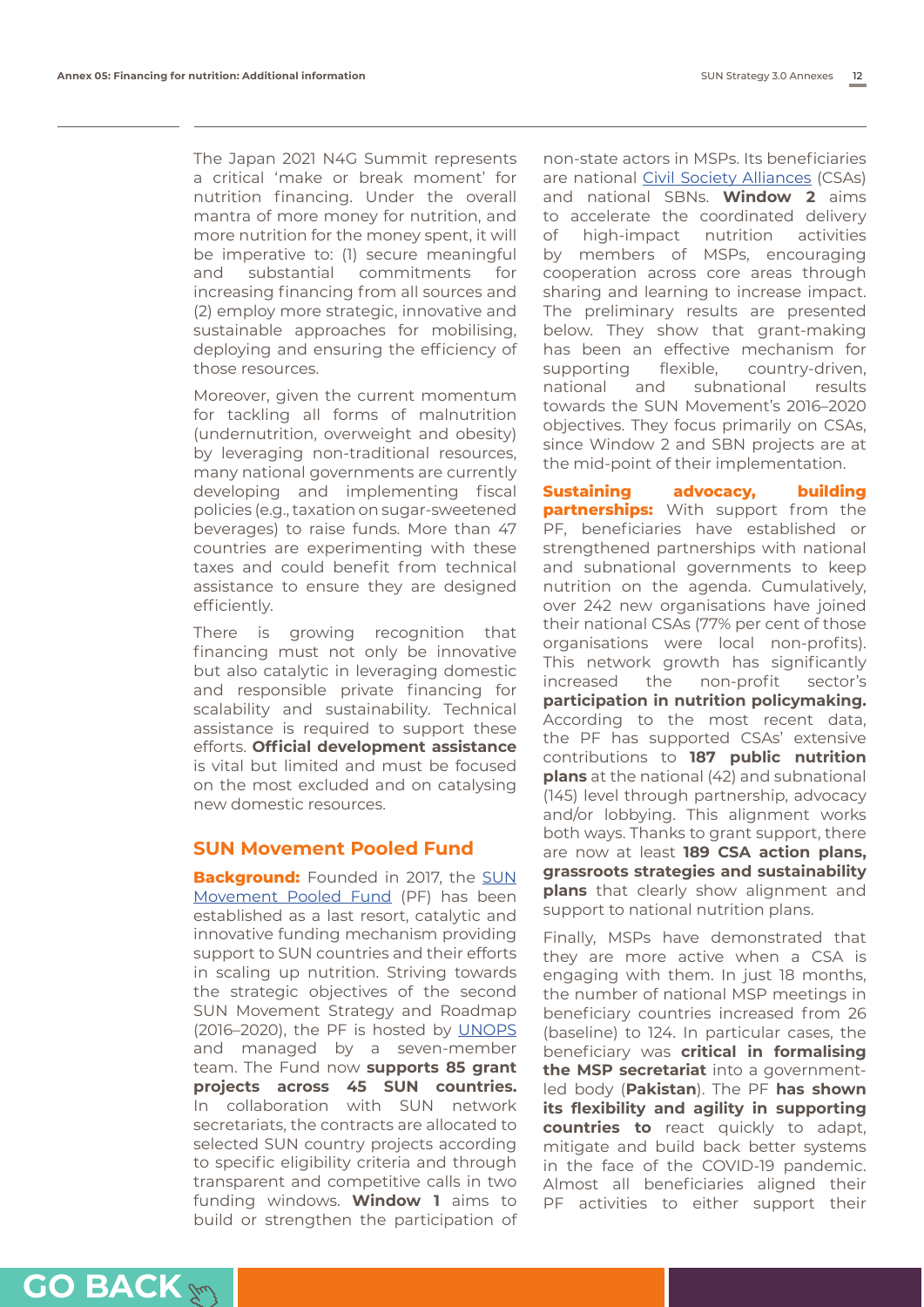governments in developing or aligning national response measures (**Kyrgyzstan, the Philippines and the United Republic of Tanzania**) or to address gaps in national response clusters (**Afghanistan, Guatemala and Nepal**). In conclusion, the PF has supported CSAs and SBNs in SUN countries in aligning with national nutrition priorities while **increasing national coordination** by MSPs in a participatory manner.

**Funding what is important:** The PF supported beneficiaries in mobilising resources to sustain their activities and to finance national nutrition plans. A significant intermediary result has been the **successful advocacy** by CSAs in securing national and subnational **resource allocation for nutrition.** The PF has identified 19 budget analyses that demonstrated noteworthy CSA engagement at national or regional levels, which were used to inform effective advocacy. Some beneficiaries have successfully lobbied for national and subnational domestic budgets to feature a line item specifically for nutrition (**Cameroon**). Others were successful in **increasing domestic allocation for nutrition**, even against a difficult political backdrop (Malawi and South Sudan). This would not have been possible without the funding for MSPs and their networks to map local nutrition stakeholders and vulnerable groups and translate their voices into concrete financial commitments.

However, the role that the PF has played in getting CSAs involved in innovative financing mechanisms like the **Global Financing Facility** is not always visible. In some cases, the CSA beneficiary served as the co-chair to the financial planning committee (**Mali and Zambia**), while in others, the CSA acted as a conduit between the nongovernmental sector's perspective on nutrition gaps and the governmentled investment case (**Cambodia and Senegal**). Other countries are looking towards non-traditional sources of funding, such as earmarking taxes on the extractive industry (**Mozambique**), or applying public pressure on their national government to make SMARTer commitments at the 2021 N4G Summit (**Zimbabwe**). The support that the PF has provided has **aligned and harmonised resources while promoting mutual accountability between government and network representatives.**

**Capable, sustainable, participatory and cross-network interventions:** The PF has catalysed country-driven activities and innovation among its beneficiaries, particularly at the subnational level. In line with the **[SUN Movement theory](https://scalingupnutrition.org/progress-impact/more-about-meal/#theory)** [of change](https://scalingupnutrition.org/progress-impact/more-about-meal/#theory), beneficiaries have focused on bringing diverse stakeholders together for joint implementation and advocacy. This has mainly been through strengthening the individual and collective voice of the CSA and working diligently towards **influencing actions on nutrition.** Beneficiaries identified 448 nutrition champions across 23 countries, of which 187 (42 per cent) were women, and elevated national nutrition objectives. The PF catalysed the transfer of CSA leadership from international NGOs to national NGOs thanks to **increased institutional capacity** (**Côte d'Ivoire and Namibia**). Increased capacity is enabling some beneficiaries to provide technical assistance to their public partners in drafting nationwide nutrition-sensitive programmes for the government and training local school districts, households, and farmers on nutritious community food production (**El Salvador and the Philippines**).

The PF further **strengthened inclusivity and diversity** by involving youth networks in advocacy campaigns or by actively recruiting women-led non-profits to CSA membership (**Bangladesh and Peru**). Equally important is the **cross-network collaboration** that SBNs have made in sustainable linkages with smallholder farmers to buyers and members within SBNs (**Sri Lanka**). Additionally, the SBN and the CSA conducted **joint advocacy initiatives and capability building** for both non-profit and for-profit members (**Kenya**). Beneficiaries have **strengthened network capacity**, local ownership and inclusivity at levels that other mechanisms may find hard to reach. The SUN Movement PF has contributed to **ensuring that nutrition is properly represented and championed at all levels of government.** Through a variety

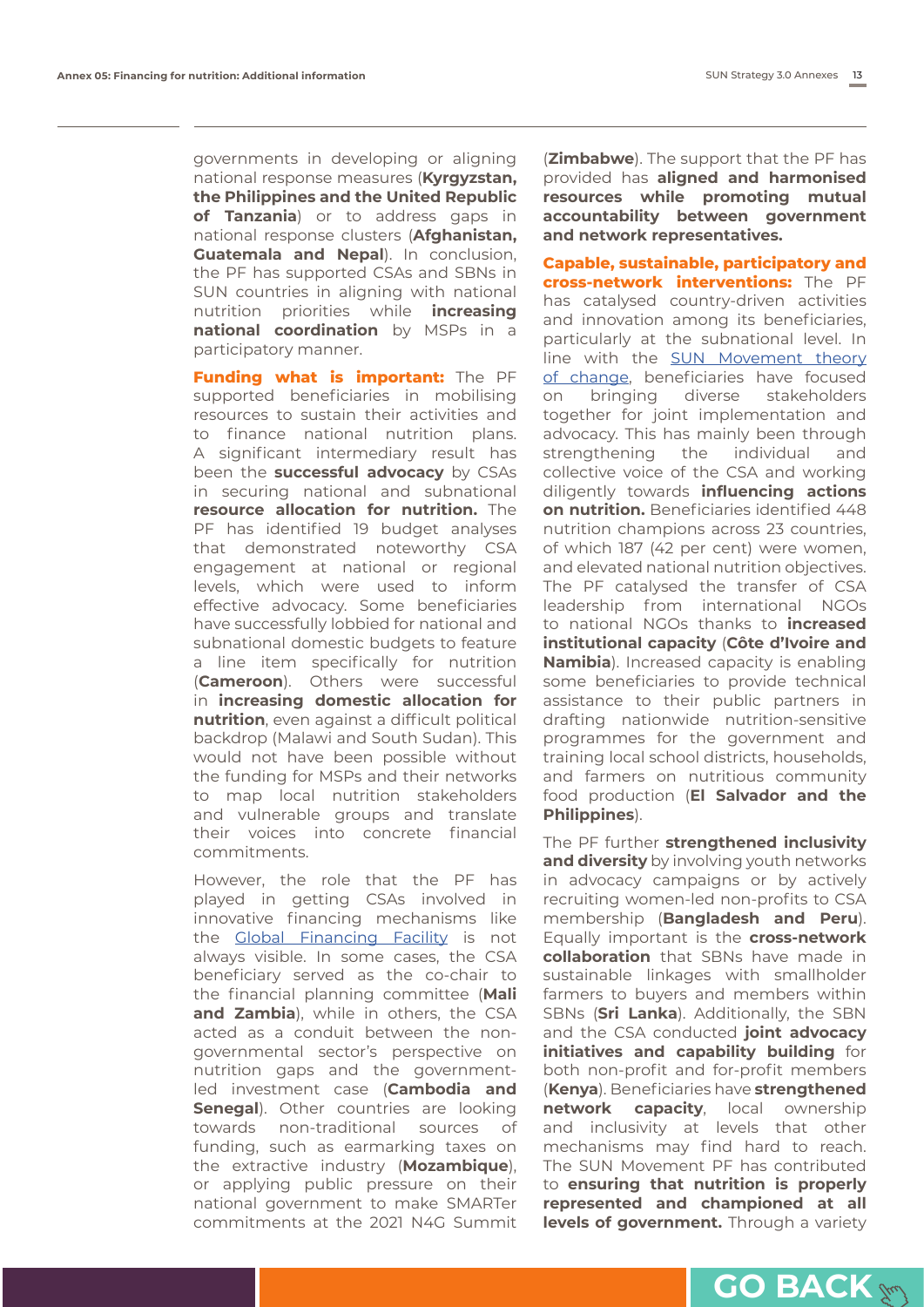of activities, including high-level events, lobbying, budget analysis exercises and behaviour change campaigns, the PF has played a catalytic role in ensuring organised cooperation between stakeholders.

More information can be found on the PF website, its peer-to-peer learning series, or via the hashtag *#sunpooledfund* for the latest updates from around the world.**4**

4 "The Pooled Fund." The Scaling Up Nutrition Movement, SUN Movement Secretariat, published 23 October 2020,<https://scalingupnutrition.org/spf/>.

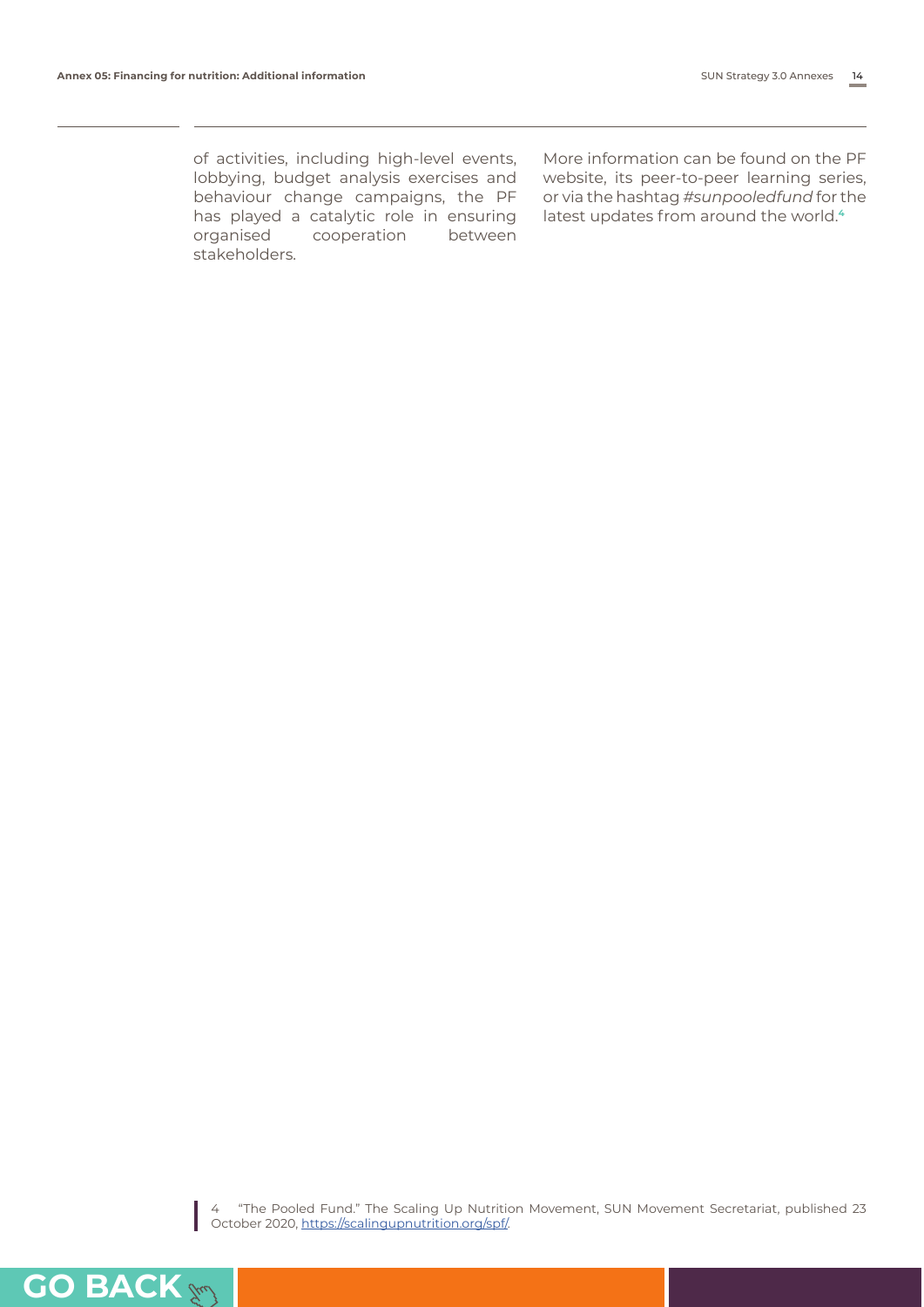# <span id="page-16-0"></span>**Annex <sup>06</sup> Summary**

### of Executive Committee composition

**(Revised terms of reference for the Executive Committee will be prepared for Lead Group approval)**

| <b>Summary of Executive Committee composition:</b><br>Current status, recommendations from the Strategic Review and proposed future state |                                        |                                                  |                                                                                                                                                                                                               |  |  |  |
|-------------------------------------------------------------------------------------------------------------------------------------------|----------------------------------------|--------------------------------------------------|---------------------------------------------------------------------------------------------------------------------------------------------------------------------------------------------------------------|--|--|--|
|                                                                                                                                           | <b>Current status</b>                  | <b>Strategic Review</b><br>recommendation (2)    | <b>Proposed future composition</b>                                                                                                                                                                            |  |  |  |
| 'Country' representatives<br>(in practice, country<br>coordinator)                                                                        | 7                                      | 10                                               | Increase to 10 with regional distribution<br>aligned with the number of member<br>countries and expansion of candidate pool<br>to other senior leaders, including from<br>regional governmental organisations |  |  |  |
| <b>United Nations</b>                                                                                                                     | $\overline{2}$                         | $\overline{2}$                                   | Maintain current number                                                                                                                                                                                       |  |  |  |
| Donors                                                                                                                                    | $\overline{3}$                         | $\overline{2}$                                   | Maintain current number                                                                                                                                                                                       |  |  |  |
| Civil society                                                                                                                             | 3                                      | $\overline{2}$                                   | Maintain current number                                                                                                                                                                                       |  |  |  |
| Youth leadership<br>organisations                                                                                                         | $\circ$                                | $\circ$                                          | 1 (based on input from Lead Group, and<br><b>Strategy Development Working Group</b><br>discussion of 2 October 2020)                                                                                          |  |  |  |
| Business/private sector                                                                                                                   | $\overline{2}$                         | 2                                                | Maintain current number                                                                                                                                                                                       |  |  |  |
| <b>SUN Movement</b><br>Coordinator                                                                                                        | Ex officio                             | Ex officio                                       | Maintain current practice                                                                                                                                                                                     |  |  |  |
| <b>SUN Movement</b><br>Secretariat Director                                                                                               | Not represented                        | <b>Ex officio</b>                                | Adopt if the recommendation that<br>Director plays a chief operating officer role<br>is adopted.                                                                                                              |  |  |  |
| <b>UNOPS</b>                                                                                                                              | Ex officio                             | Ex officio                                       | Maintain current practice                                                                                                                                                                                     |  |  |  |
| 'Independent' members                                                                                                                     | 1 Ex officio (special<br>adviser) (3)  | 3 (of which one is a<br>global nutrition expert) | Retain flexibility to call in ex officio special<br>advisers with concurrence of Lead Group<br>Chair, but not mandate.                                                                                        |  |  |  |
| Chair (1)                                                                                                                                 | Independent, (chosen by<br>membership) | Independent (appointed<br>from outside)          | Maintain current practice until renewal of<br>Executive Committee and then they will<br>discuss options and decide on modality                                                                                |  |  |  |
| Total                                                                                                                                     | 20                                     | 25                                               | 25(4)                                                                                                                                                                                                         |  |  |  |

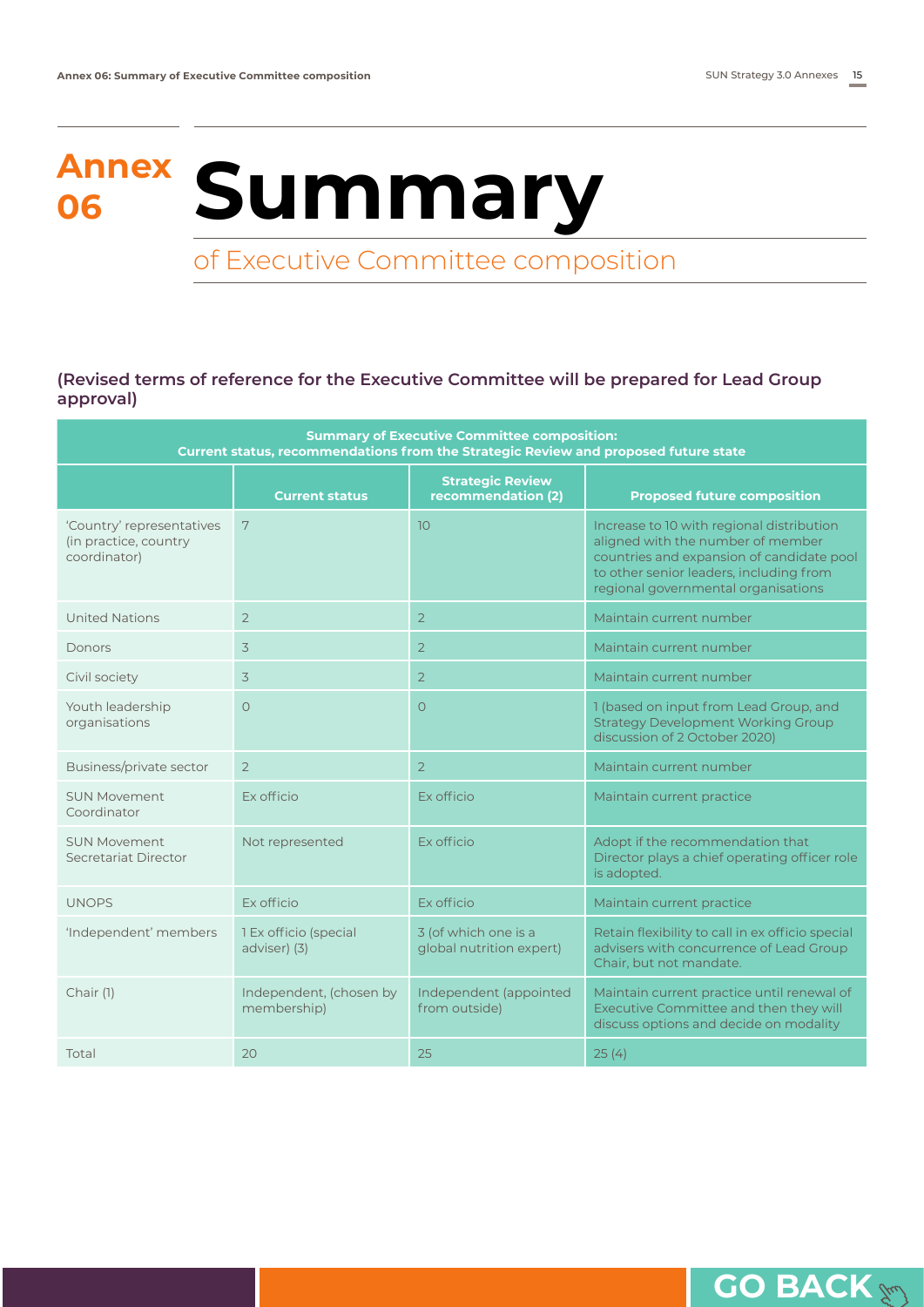#### **Summary of Executive Committee composition: Current status, recommendations from the Strategic Review and proposed future state**

- 1) In light of the expectation that members will dedicate time to actively consulting with the networks from which they are nominated and in recognition of the time commitment required to serve as Chair, it was recognised that the Chair could not be called on to play both roles. The membership also felt it was important to further ensure that the Chair not be perceived as representing any one network, but rather the Executive Committee as a whole. Therefore, during the 28–29 January 2019 retreat, the membership proposed that the Chair, once elected, is no longer considered as one of the seats allocated per network, and that the seat from which the Chair comes would be considered vacant and filled according to agreed procedures. This increases the membership of the Executive Committee by one seat, allotted to the Chair. This recommendation was validated by the Chair of the SUN Lead Group.
- 2) Strategic Review (recommendation 21) Revise the composition of the Board. The current balance of representation on the Executive Committee should be revised to increase country representation and to add members who have no association with SUN, including an independent chair. A reasonable composition of the Board would be as follows: the independent chair; ten country representatives nominated by SUN country focal points; two UN representatives, two donor representatives, two civil society representatives (regional and country) and two private sector representatives, nominated by their respective networks; and three independent members with expertise relevant to SUN's strategic objectives, including an external global nutrition expert. The Board would include UNOPS, the SUN Coordinator and the SUN Secretariat Director as ex officio members.

3) See the terms of reference of special adviser, ex officio member of the Executive Committee

4) Current special adviser term expires the end of 2020, so not counted. Assumes that the Director of the SUN Secretariat becomes an ex officio member.

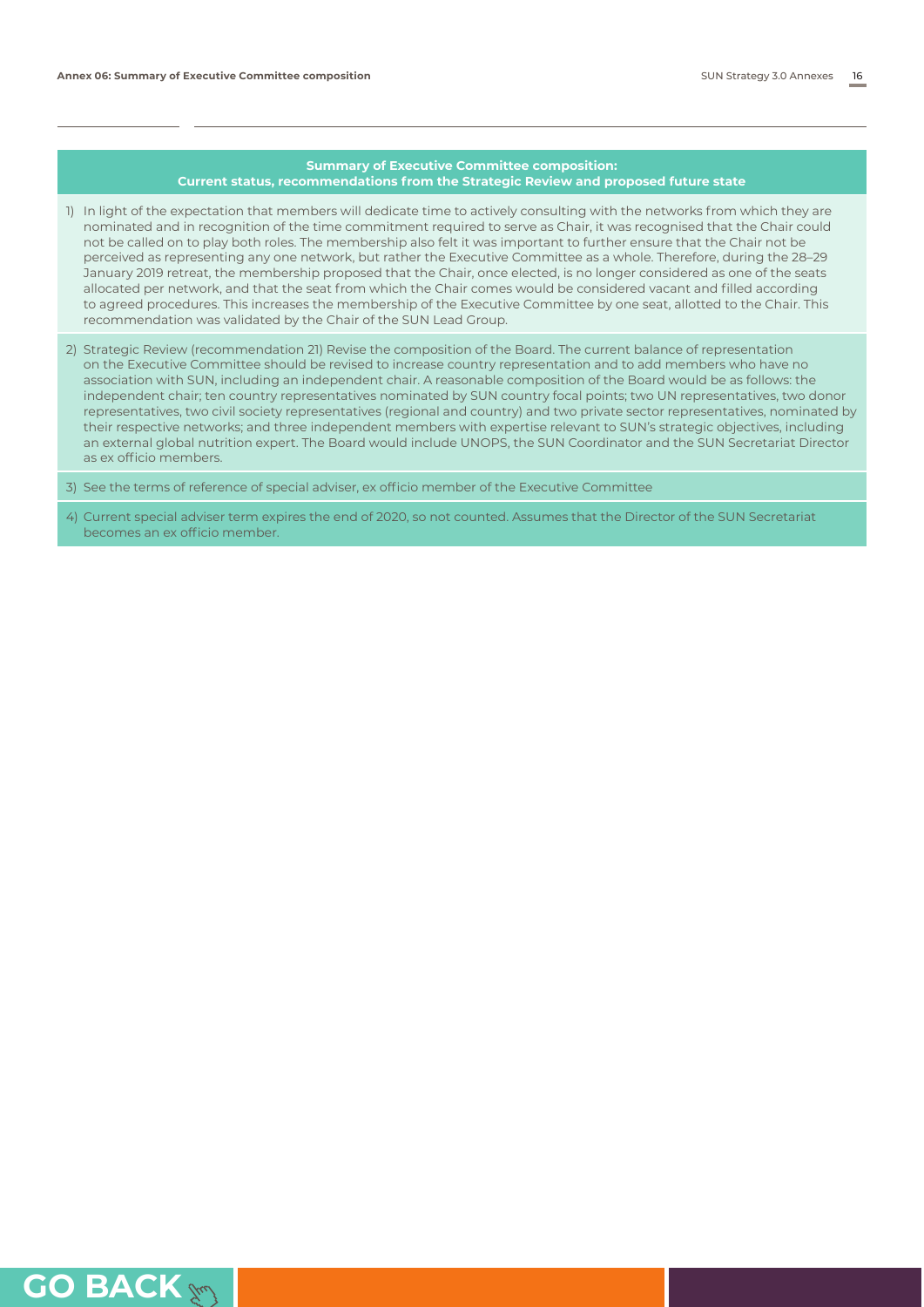### <span id="page-18-0"></span>**Annex**

## **<sup>07</sup> Proposed terms of reference**

for the SUN Movement Lead Group

### **1. Purpose of the SUN Movement Lead Group**

- 1.1 Act as high-level emissaries for the Movement, advocating on specific issues related to the SUN Strategy and ending malnutrition, serving as champions to elevate issues to the highest levels and facilitate buy-in within their agencies and institutions and in global, regional and national fora;
- 1.2 Provide institutional, political and civil society legitimacy and highlevel guidance for the Movement and its progress towards achieving its strategic objectives through its unique character.
- 1.3 Reflect the commitment of all SUN partners, including the United Nations and its partners in the SUN Movement, to achieving SDG 2 and elevating the visibility of, and support for, improved nutrition.

### **2. Role and responsibilities**

- 2.1 Serve as apex body of the SUN Movement, guiding the SUN Movement Coordinator and Executive Committee in expanding political commitment to nutrition.
- 2.2 Bring in additional resources for nutrition financing.
- 2.3 Advocate on specific issues relating to challenges encountered across the SUN Movement that affect the ability of its members to achieve their common objectives, thereby increasing its overall effectiveness.
- 2.4 High-level review and endorsement of the Movement's strategic direction:
	- (a) Engage the Executive Committee and SUN Movement Coordinator on an annual basis to jointly ensure the Movement is on course to achieve its objectives, proposing and/or considering any course adjustments as required.
	- (b) Advise on opportunities that may accelerate efforts to achieve its goals, as well as on factors that may obstruct progress (e.g., climate change, global or regional crises or emerging threats and international processes).
- 2.5 Embody the spirit and principles of the SUN Movement and work to preserve and promote its unique character.

### **3. Reporting and accountability**

- 3.1 Accountable to the United Nations Secretary-General and reports to the Secretary-General through its Chair on progress towards its goals.
- 3.2 Delegates oversight of SUN Movement operations (e.g. SUN Coordinator, SUN Movement Secretariat) to the Executive Committee.
- 3.3 Lacking legal status or binding obligations, Lead Group members do not have any legal or fiduciary responsibility for the Movement.

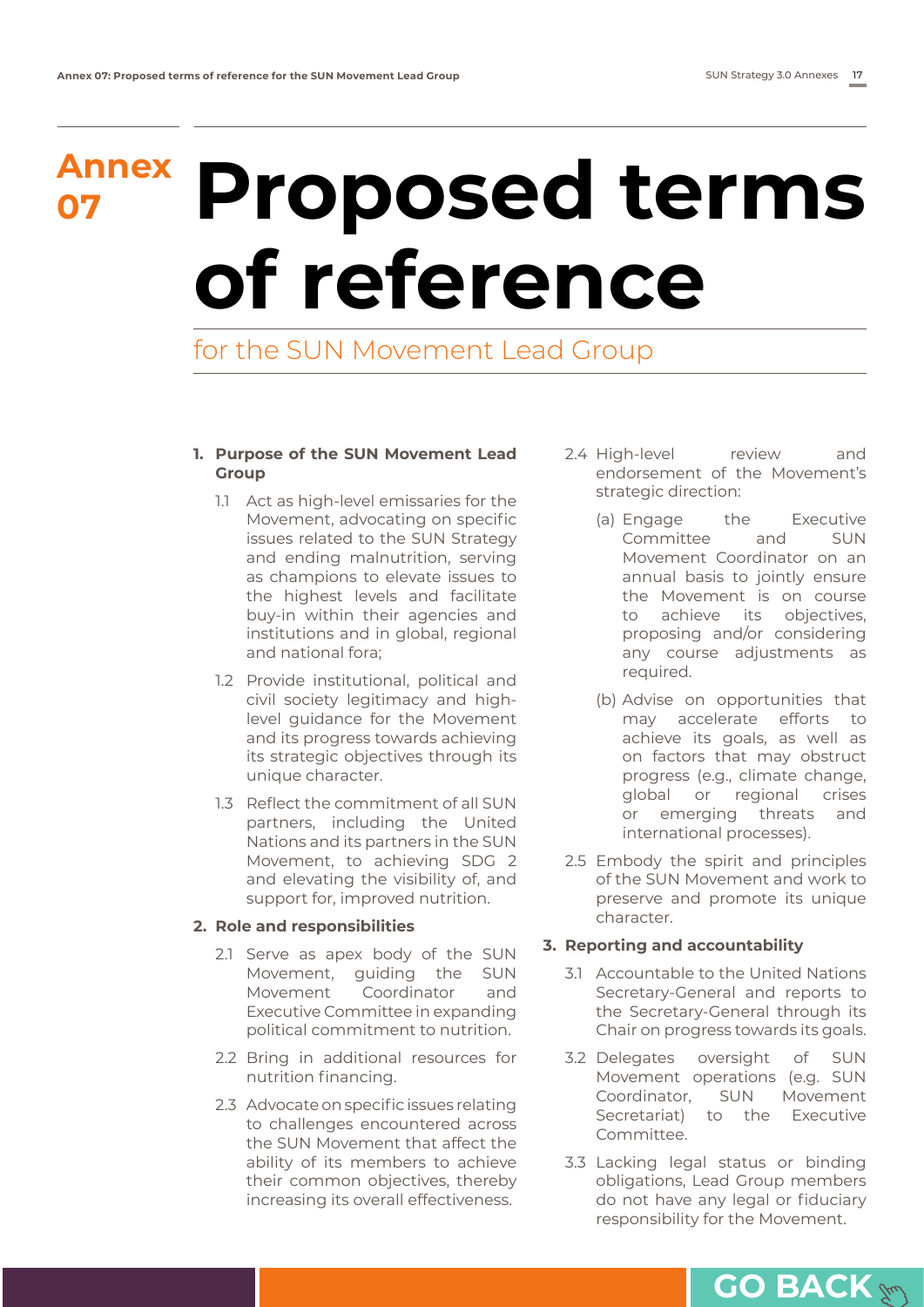#### **4. Ways of working and commitments**

- 4.1 Convene in-person at least once a year to review the progress of the SUN Movement:
	- (a) On the margins of the United Nations General Assembly in September in New York, at the SUN Movement Global Gathering or at other events.
	- (b) Meetings of the Lead Group will be for principals only. No deputation will be considered. One additional observer per member is invited.
- 4.2 The Lead Group will champion the goals and values of the Movement. On specific issues affecting the Movement, Lead Group members will engage in focused advocacy informed by plans and will be supported by the SUN Movement Global Structure (Coordinator, Executive Committee and Secretariat).
- 4.3 Receive semi-annual updates from the Executive Committee, which will report on its inter-sessional work to provide timely and direct oversight of and support to the Movement. Details of the delegated responsibilities are presented in the terms of reference of the Executive Committee.
- 4.4 In response to Executive Committee reports, the Lead Group, through its chair, may highlight gaps, questions or emerging issues for further consideration and action.
- 4.5 Lead Group members commit to at least: (1) one in-person meeting annually, which would be primarily an external-facing event; (2) one virtual meeting per year, where the Executive Committee would report back to the full Lead Group; (3) one additional Executive Committee meeting based on specific issues under discussion that are relevant for that member; and (4) a tailored outreach plan for each Lead Group member to be developed with support from the Secretariat.
- 4.6 The role is without remuneration, although some funds will be

available to support travel expenses for specific occasions. Rates will follow the United Nations system rules and procedures as guidance.

#### **5. Chair of the Lead Group**

- 5.1 Appointed by the United Nations Secretary-General and is responsible for ensuring that the Lead Group functions in a way that reflects its terms of reference.
- 5.2 Seeks to deploy and leverage members of the Lead Group for specific issues relating to the objectives of the Movement.
- 5.3 Works to ensure full transparency of the work of the Lead Group and maintain open and regular lines of communication with the Chair of the Executive Committee and the SUN Movement Coordinator.
- 5.4 May be called on as the most senior representative of the Movement to advocate for its goals at the highest levels of the global finance and development infrastructure.
- 5.5 Ensures that the United Nations Secretary-General is kept informed of the work of the Lead Group and of the SUN Movement as a whole.

### **6. Process for appointing the Lead Group**

- 6.1 Appointed by the United Nations Secretary-General, the Lead Group will include leaders from government, business, other parts of civil society and the United Nations system. No deputation will be considered.
- 6.2 Serve at the request of the United Nations Secretary-General, for a period of two and a half years, with option to renew for an additional two and a half years. Under extraordinary circumstances, a third term may be considered.
- 6.3 The process for nominations to the Lead Group will be managed by the Lead Group Chair, who will establish a nominations committee comprising the Coordinator, the Chair and Vice-Chair of the Executive Committee and a representative of the office of the United Nations Secretary-General.

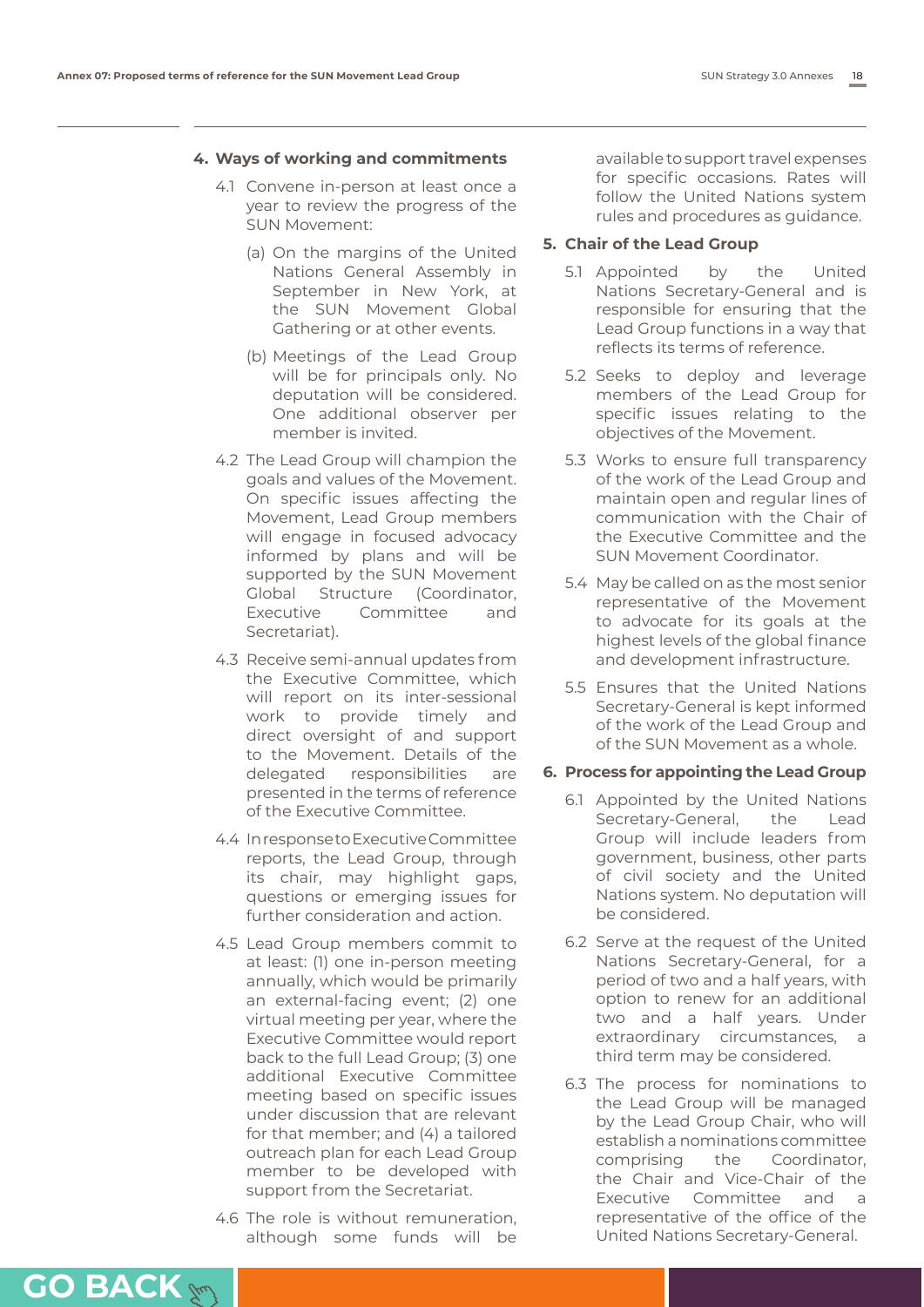## **Annex <sup>08</sup> Summary of SUN Movement**

impact indicators on nutrition, 2021–2025

These outcome indicators should align with the SDG and WHA targets. Examples of the range of outcomes include:

- Increased coverage rates of essential nutrition-specific actions (e.g., vitamin A supplementation, complementary feeding and exclusive breastfeeding).
- Increased financing for nutrition actions from government and donors (e.g., an increase in the share of government budgets to actions that have nutrition improvement as a goal from x per cent to y per cent and an increase in the donor spending on the countries' priorities).
- New government policies enacted and implemented that leverage new resources and action for nutrition improvement (e.g., agriculture, food system and social protection policies linked to healthy diets and improved nutrition).
- Governments protect and ensure the right to food and good nutrition for all those under their responsibility as primary duty bearers (including ensuring that civil society has the freedom to work and do its job of holding government to account).
- Policy incentives to incentivise businesses to improve consumer access to nutritious safe foods and the taxation and regulation of marketing of unhealthy/ultra-processed foods).
- Expanded set of activities from civil society (e.g., more campaigns, more regions and communities served with programmes, more activity

in the media, more support for taxing unhealthy foods), the United Nations (e.g., more analytic support, programmes, staff, coordination, establishing and financing of support structures, partnering and initiatives relating to nutrition action) and businesses (e.g., more businesses producing, processing and distributing nutritious foods, providing workplace nutrition programmes, adopting improved labelling, reformulating products, fortifying staple foods and reducing food loss).

### **Programmatic indicators**

- Together with partners, SUN has stimulated an integral food systems approach to sustainably change the food landscape with nutrition in mind. (Some countries will see food systems as the way to move their nutrition agenda forward while others will not.).
- Countries have achieved a market transformation where governments incentivise and consumers and producers prioritise consumption and production of affordable aspirational nutritious food. Indicator: % market share of food products on market that meet minimum three star on Health Star Rating system.
- With SUN's advocacy, domestic funding for nutrition increases. The fund is used to leverage and crowdin other (private sector) financiers to achieve a minimum of 1:2 leverage of public sector funding. Indicators: \$ increase in domestic funding using

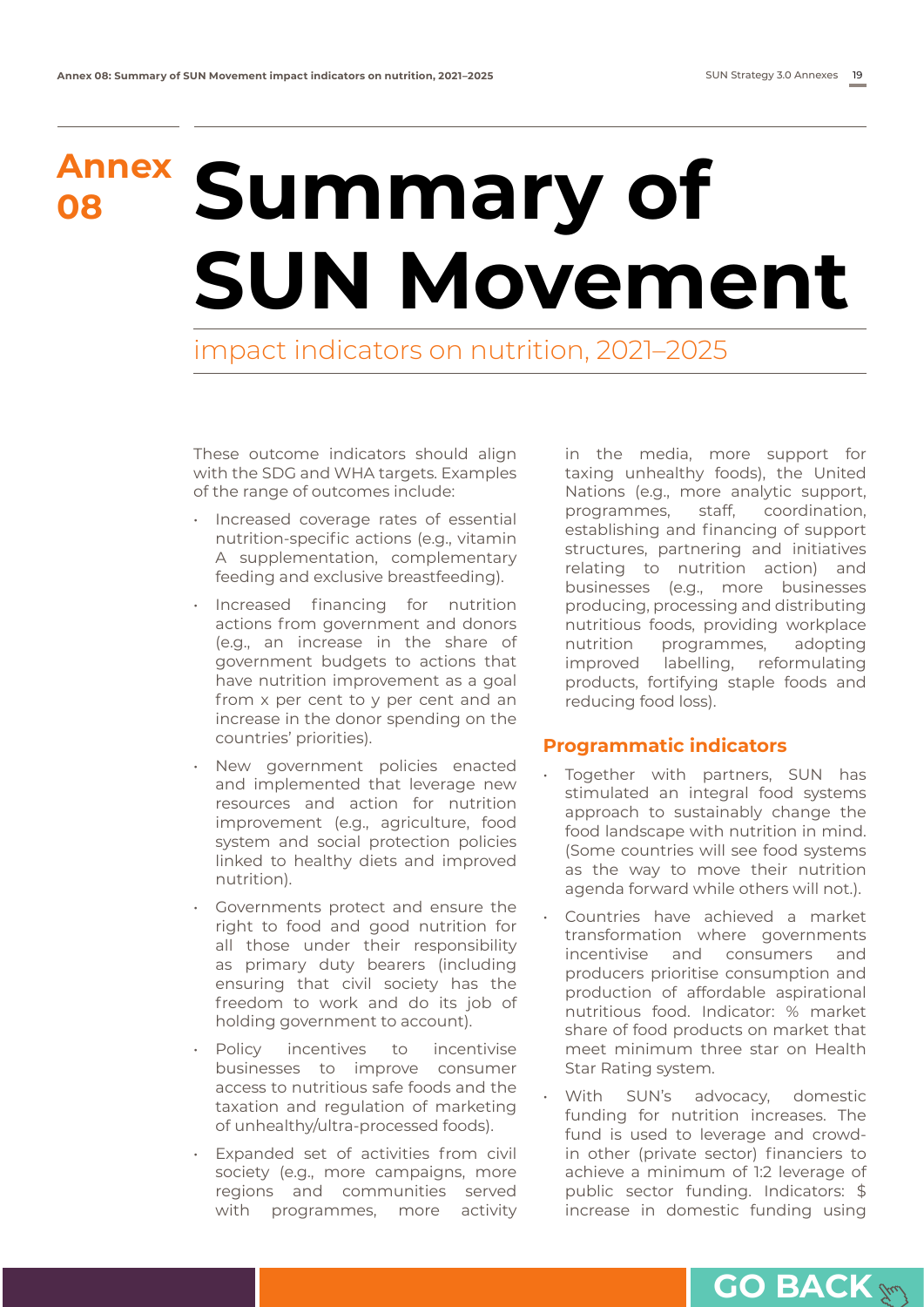2020 baseline. Leverage public–private funding and joint programme funding.

- Donors mobilise both long-term and short-term funding for the prevention and treatment of malnutrition and recognise acute malnutrition as a longterm development issue.
- All SUN countries have made SMART commitments on nutrition as outcomes for N4G and these are reflected in national nutrition plans.
- Nutrition is well-embedded in humanitarian response (e.g., the response to pandemics, food crises, displacement crises, etc.). Indicators: number of governmental and humanitarian stakeholders' emergency response plans that include nutrition. Governments ensure the humanitarian space needed to provide assistance to those most in need (determined by OCHA).
- Nutrition integrated into climate and conflict resilience programming in SUN countries facing climate and security challenges.

### **Process indicators**

- SUN countries are well represented in the Movement's structures. Indicator: number of country representatives on Lead Group, Executive Committee and SUN Movement Secretariat.
- Opportunity for high-performing countries to 'graduate' to a different level of commitment. In turn, these 'star' SUN countries could mentor upand-coming SUN countries. Indicator: 30 per cent of SUN countries attain 'star' level by 2025. A given number of mentoring partnerships are established between countries.
- The SUN Global Support System, including networks, works seamlessly together in providing support to countries, at the international, regional and country levels. A multistakeholder approach, based on trust by empowered government country coordinators, is especially critical in crisis affected countries and to implement the humanitarian– development Nexus. Indicator 1:

**[GO BACK](#page-2-0)**

multi-sectoral functioning of nutrition partners and SUN networks at the country level. Indicator 2: number of events organised jointly by SUN networks at the regional level.

- Country capacity, especially in fragile states, has been developed to deliver all aspects of nutrition action.
- Increased youth engagement, as measured by number of youth champions worldwide, but also the number serving on the SUN governance structures.

### **Policy indicators**

- SUN success leveraged by tabling nutrition as a high political issue and nutrition coordination at a higher governance level than before (e.g., the Prime Minister's Office, which helps mobilise other essential sectors).
- SUN countries put in place nutrition governance and planning processes at the national and subnational levels, with subnational focal points and multi-sectoral platforms.
- All SUN countries define context specific SMART nutrition targets aligned with the WHA targets and non-communicable disease targets. Indicator: per cent of spending on nutrition in National Development Plans.
- Political will for action on nutrition driven by top leadership. Indicator: number of mentions of nutrition in speeches by cabinet ministers on an annual basis (linked to robust accountability mechanisms, ideally from within countries).
- All policies incentivise and prioritise nutrition. Indicator: Nutrition mainstreamed into key sector policies, plans and legislation at the national and subnational levels, as defined in the national nutrition plan. Indicator goal: in at least 50 per cent of SUN countries by 2025.

### **Impact indicators**

Decline in malnutrition in line with progress needed to meet SDG 2 –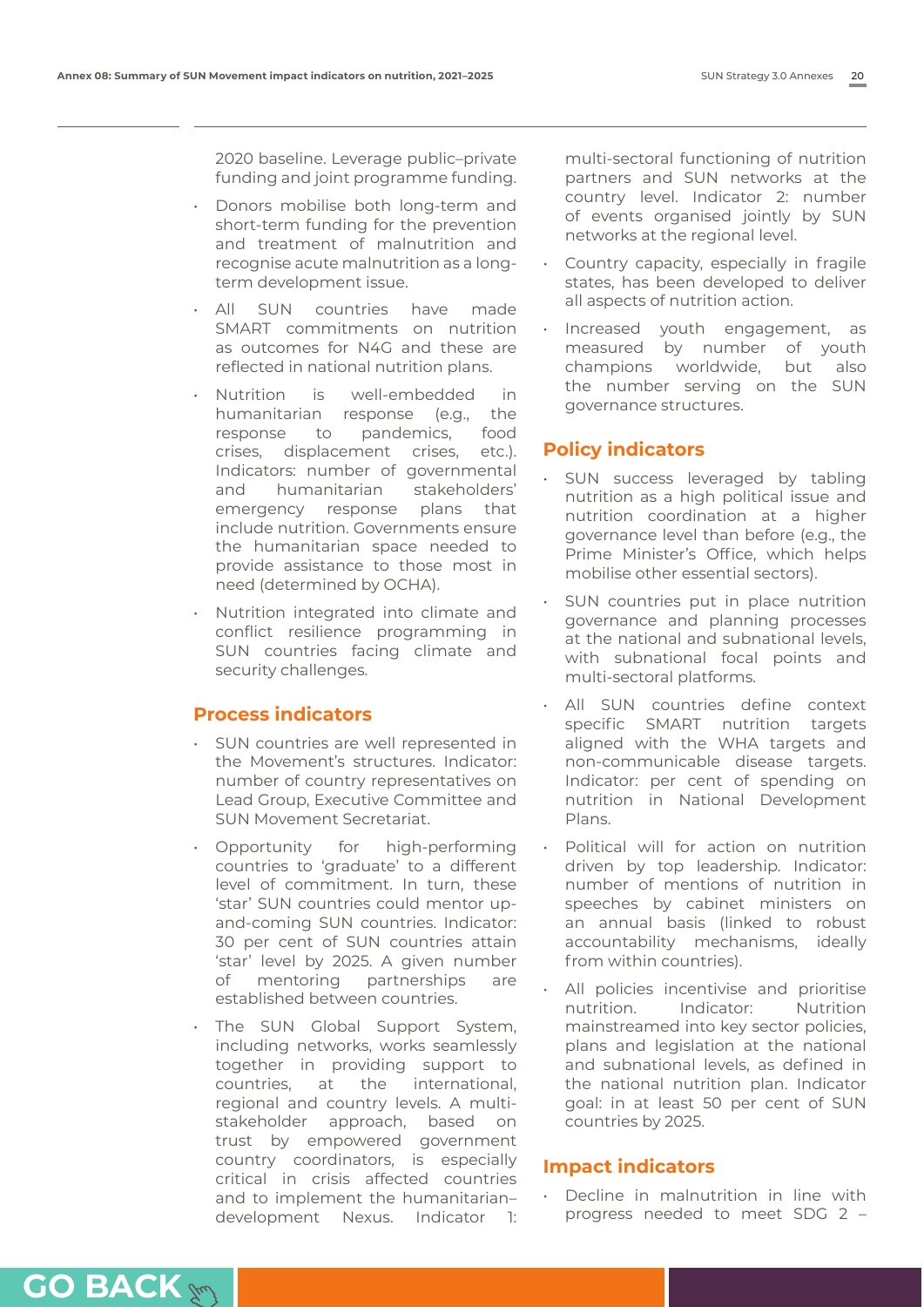wasting, stunting, overweight and anaemia. Indicator: Decrease these by 2 per cent every year in SUN countries, using 2020 figures as baseline.

• National WHA targets and noncommunicable disease targets as set by the countries themselves are realised by 50 per cent of SUN countries by 2025.

(A draft accountability framework is being prepared by the SUN Secretariat with the network facilitators for further review and agreement in the operational planning phase.)

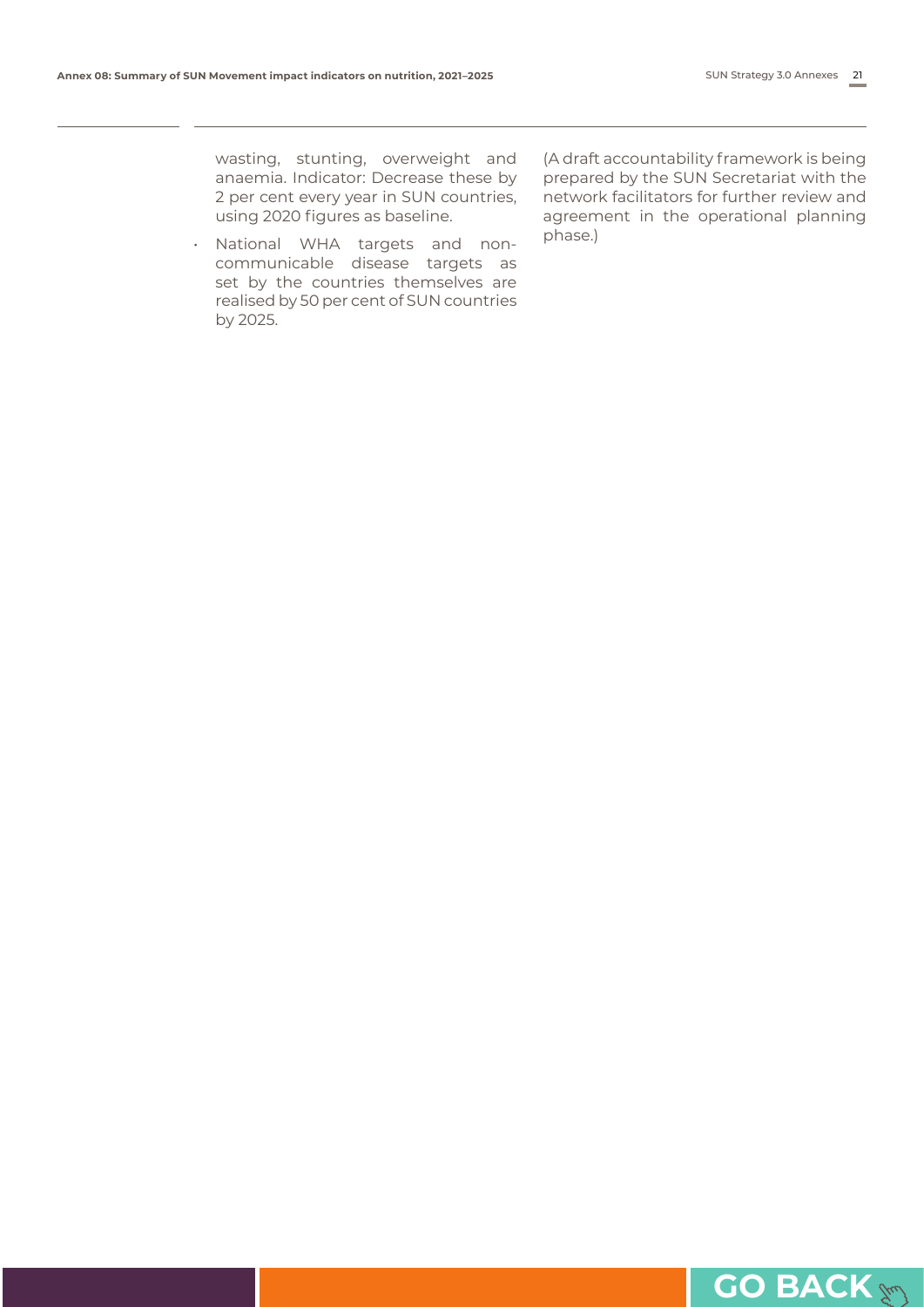**[GO BACK](#page-2-0)**

### <span id="page-23-0"></span>**References**

- AlphaBeta (2016). *Valuing the SDG Prize in Food and Agriculture: Unlocking business opportunities to accelerate sustainable and inclusive growth.* London: Business and Sustainable Development Commission.
- Black, Robert. E., and others. (2008). Maternal and child undernutrition: global and regional exposures and health consequences. *The Lancet*, vol. 371, no. 9608 (January), pp. 243–260. [https://doi.org/10.1016/S0140-6736\(07\)61690-0](https://doi.org/10.1016/S0140-6736(07)61690-0).
- Development Initiatives (2020). *Global Nutrition Report 2020: Action on Equity to End Malnutrition*. Bristol, UK: Development Initiatives.
- Food and Agriculture Organization (FAO), International Fund for Agricultural Development (IFAD), United Nations Children's Fund (UNICEF), World Food Programe (WFP) and World Health Organization (WHO) (2020). *The State of Food Security and Nutrition in the World 2020. Transforming food systems for affordable healthy diets*. Rome: FAO.
- Fracassi, Patrizia., Kendra Siekmans and Phillip Baker (2020). Galvanizing political commitment in the UN Decade of Action for Nutrition: Assessing commitment in member-countries of the Scaling Up Nutrition (SUN) Movement. *Food Policy*, vol. 90, no. 101788 (January 2020).<https://doi.org/10.1016/j.foodpol.2019.101788>.
- Global Alliance for Improved Nutrition (GAIN) (2020). *Impacts of COVID-19 on Small-Medium-Sized Enterprises in the Food System: Results of an online survey*. Geneva: GAIN.
- Global Health 50/50 (2020). *Gender and Health Index 2020*. Available at: [https://](https://globalhealth5050.org/data/) [globalhealth5050.org/data/.](https://globalhealth5050.org/data/) Accessed on 3 November 2020.
- International Food Policy Research Institute (IFPRI) (2016). *Global Nutrition Report 2016. From Promise to Impact: Ending Malnutrition by 2030*. Washington, D.C.: International Food Policy Research Institute. [https://doi.](https://doi.org/10.2499/9780896295841) [org/10.2499/9780896295841.](https://doi.org/10.2499/9780896295841)
- Kemp and others. 'A Common approach to the measurement of costs and benefits of multisectoral nutrition programs. *SEEMS-Nutrition, ASN Nutrition 2020 Live Online, June 3. 2020*.
- Levin, Carole E., and others (2019). What is the cost of integration? Evidence from an integrated health and agriculture project to improve nutrition outcomes in Western Kenya. *Health policy and planning*, vol. 34, no. 9, pp. 646–655.
- Mokoro (2015). *Independent Comprehensive Evaluation of the Scaling Up Nutrition Movement. Final Report – Main Report and Annexes*. Oxford: Mokoro Ltd.
- Monitor Deloitte (2019). *A Roadmap for the Small and Growing Business (SGB) Sector*. Aspen Network of Development Entrepreneurs.
- MQSUN+ (Maximising of Scaling up Nutrition Plus) programme (2018). *Midterm Review of the Scaling up Nutrition Movement: Final Report*. Washington, D.C.: MQSUN+ (PATH).
- MQSUN+ programme (2020). *Strategic Review of the Scaling Up Nutrition (SUN) Movement, 2019–2020: Final report*. Washington, D.C.: MQSUN+ (PATH).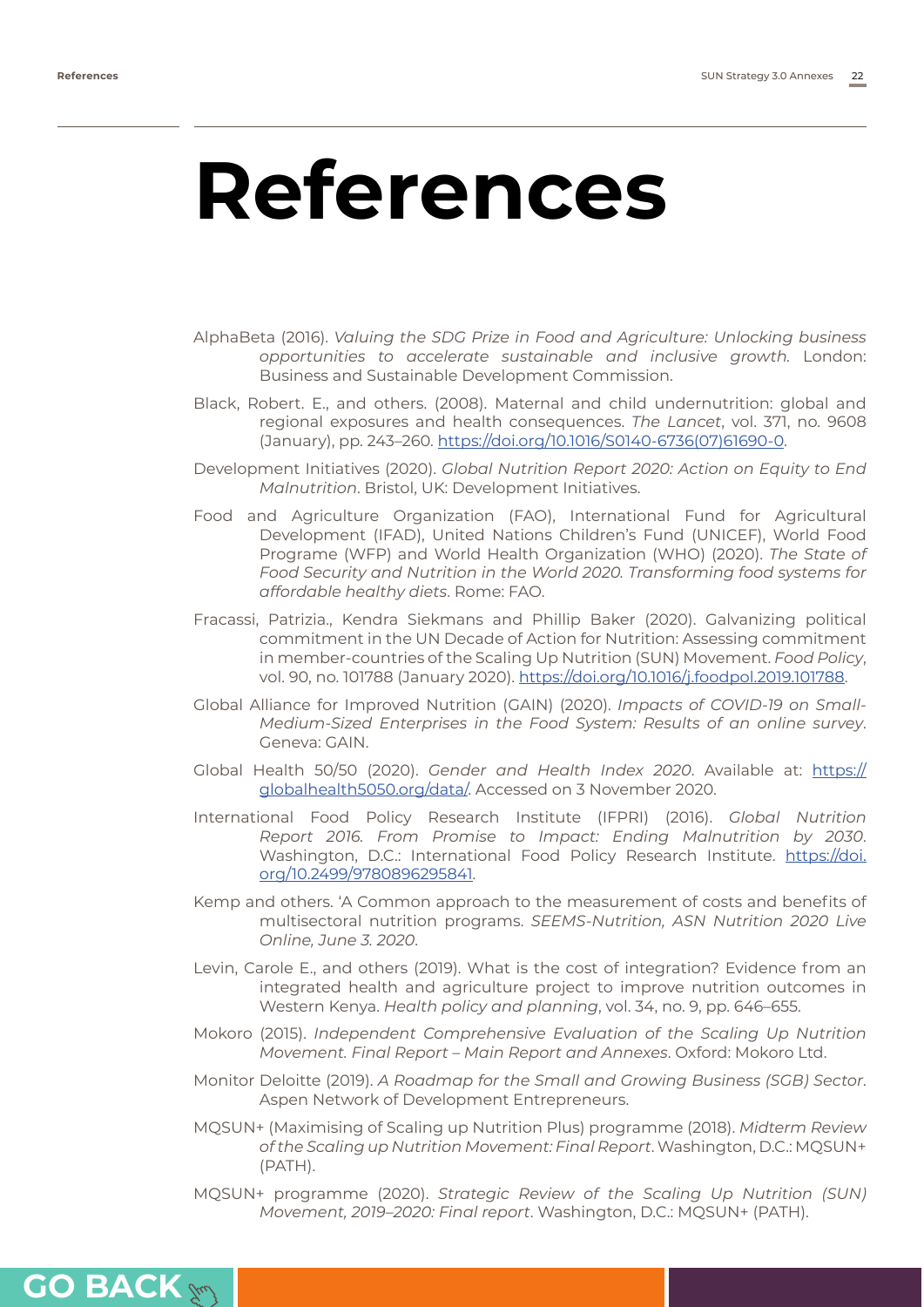- Puett, Chloe and others (2018). Costs and cost-efficiency of a mobile cash transfer to prevent child undernutrition during the lean season in Burkina Faso: a mixed methods analysis from the MAM'Out randomized controlled trial. *Cost Effectiveness and Resource Allocation*, vol. 16, no. 1 (April), pp. 13.
- Shekar, Meera and others (2017). *An Investment Framework for Nutrition: Reaching the Global Targets for Stunting, Anemia, Breastfeeding, and Wasting*. Directions in Development-Human Development. Washington, D.C.: World Bank. doi:10.1596/978-1-4648-1010-7.
- Shekar, Meera and Barry Popkin (2020). *Obesity Health and Economic Consequences of an Impending Global Challenge. Human Development Perspectives*. Washington, D.C.: World Bank.
- Swinburn, Boyd and others (2019). The Global Syndemic of Obesity, Undernutrition, and Climate Change: The Lancet Commission report. *The Lancet*, vol. 393, no. 10173 (February), pp. 791–846. [https://doi.org/10.1016/s0140-6736\(18\)32822-8.](https://doi.org/10.1016/s0140-6736(18)32822-8)
- Trenouth, Lani and others (2018). *Comparing the cost and cost-efficiency of two seasonal cash-based interventions of equal value but different timing and duration in Tahoua, Niger*. New York: Action Against Hunger.
- United Nations Office for the Coordination of Humanitarian Affairs (OCHA) (2020). *Global Humanitarian Overview 2020*. Geneva: OCHA.
- Wellesley, Laura and others (2020). *The Business Case for Investment in Nutrition. Chatham House Report*. London: The Royal Institute of International Affairs.
- World Bank (2006). *Repositioning Nutrition as Central to Development: A strategy for Large-Scale Action*. Washington, D.C.: World Bank.